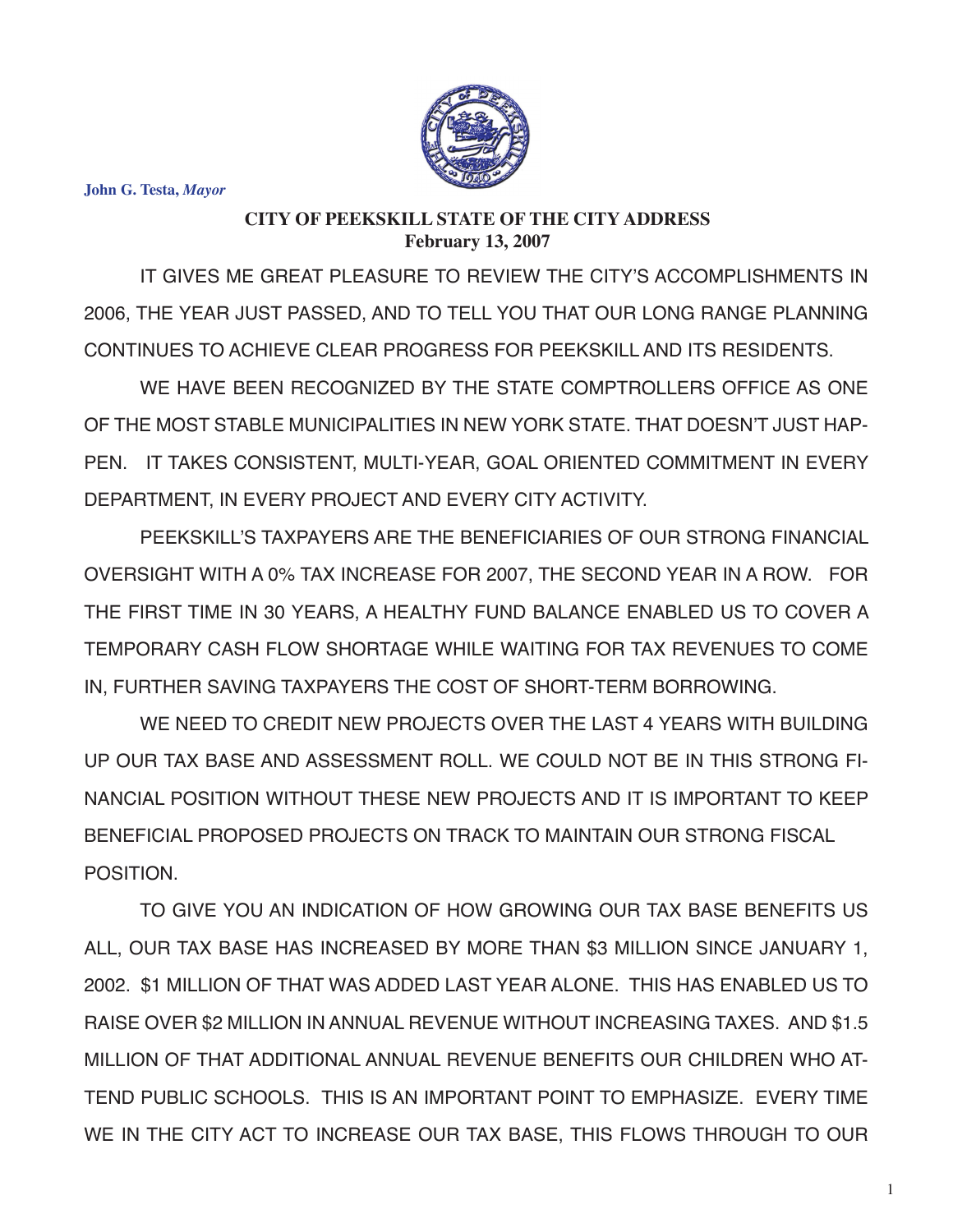SCHOOLS IN THE FORM OF ADDITIONAL SCHOOL TAX REVENUE. AND THIS IS GOOD FOR OUR CHILDREN.

WE'LL START OUR OVERVIEW IN THE AREAS OF DOWNTOWN REVITALIZATION, ECONOMIC, HISTORIC AND RIVERFRONT PROJECTS, WHICH SHOWED GREAT STRIDES FORWARD IN 2006.

AN ECONOMICALLY STRONG DOWNTOWN CREATES A POSITIVE IMAGE AS WELL AS A HEALTHY BASE FOR COMMERCIAL AND CULTURAL ACTIVITIES AND EXPANDS OUR TAX ROLL, BENEFITING ALL OUR RESIDENTS. PEEKSKILL'S INNOVATIVE GROW PEEK-SKILL LOAN FUNDING PROGRAM CONTINUES ITS POSITIVE RECORD AS IT ENABLED ITI STRATEGIES TO LOCATE ITS FINANCIAL SERVICES BUSINESS INTO THE REHABILI-TATED, FORMERLY VACANT, 949 MAIN STREET BUILDING IN THE HEART OF OUR DOWN-TOWN HISTORIC DISTRICT.

FORD MANAGEMENT (FORD PIANOS), WITH THE EXTERIOR OF ITS CORNER SPACE AT 27 SOUTH DIVISION STREET COMPLETED, SECURED A \$275,000 RESTORE NEW YORK COMMUNITY INITIATIVES GRANT TO CONVERT THE LARGE INTERIOR INTO A PERFORMANCE VENUE, BAR AND GALLERY. WORK IS ANTICIPATED TO START THIS **SPRING** 

REHAB OF THE HISTORIC PARAMOUNT EAST BUILDING, FORMERLY A MASONIC TEMPLE, WAS COMPLETED UNDER PRIVATE OWNERSHIP BRINGING IT BACK ON OUR TAX ROLLS AND IT IS NOW OCCUPIED BY NEW AND RELOCATED BUSINESSES, RESI-DENCES AND A CONNECTION TO THE PARAMOUNT.

MEANWHILE, THE AUTHENTICALLY RESTORED PARAMOUNT CENTER, PEEK-SKILL'S HISTORIC LANDMARK 1930 MOVIE PALACE, CONTINUED ITS MAJOR CAPI-TAL IMPROVEMENTS WITH NEW BATHROOM FACILITIES FUNDED THROUGH STATE GRANTS. INCREASED NUMBERS OF LIVE PERFORMANCES, FILM AND EDUCATION PROGRAMS SOLIDIFIED THE CENTER'S STATUS AS A REGIONAL CULTURAL FACILITY THAT ATTRACTS UPWARDS OF 60-70,000 PEOPLE TO OUR DOWNTOWN EACH YEAR WHO HELP SUPPORT LOCAL RESTAURANTS AND BUSINESSES.

OUR HISTORIC AND LANDMARKS BOARD APPROVED SUITABLE FACADE RENO-VATIONS AT 5 NORTH DIVISION STREET AND CONSTRUCTION IS EXPECTED TO BEGIN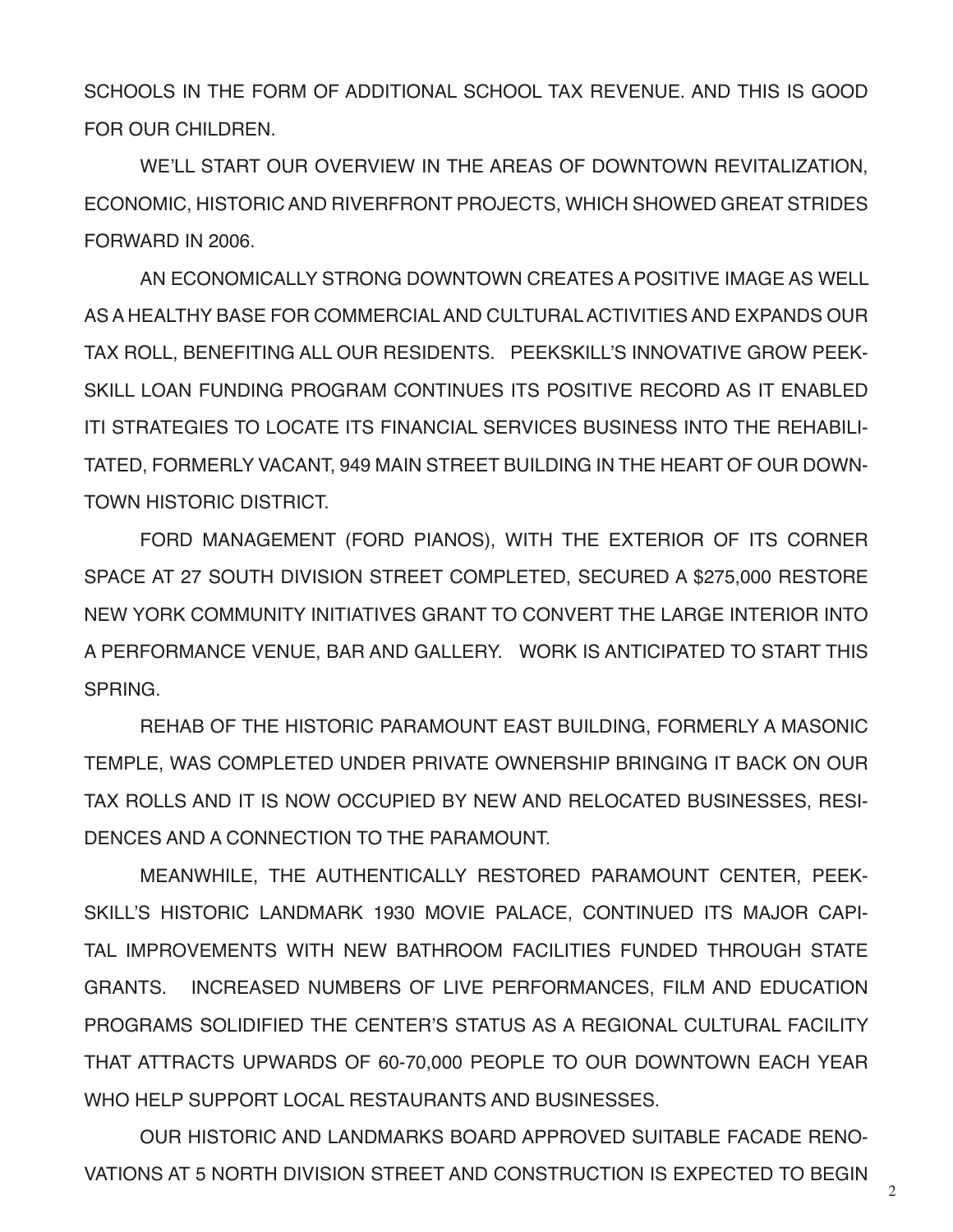THIS YEAR. THIS BOARD ALSO APPROVED REPLACEMENT OF AN ALUMINUM STORE-FRONT AT 1049 MAIN STREET WITH MATERIALS MORE SUITED TO THIS HISTORIC BUILD-ING, WHICH IS EXPECTED TO BE OCCUPIED BY A BAKERY IN 2007.

NEW ENERGY EFFICIENT/ LOW VOLTAGE TRAFFIC LIGHTS AND CROSSING LIGHTS WERE INSTALLED IN OUR DOWNTOWN. AN APPROPRIATELY DESIGNED MAR-QUEE/MESSAGE BOARD WAS INSTALLED AT NEIGHBORHOOD CENTER PLAZA TO AN-NOUNCE EVENTS THAT ARE OPEN TO THE PUBLIC. AND A PORTION OF CDBG FUNDS WERE APPROVED TO COVER COMPREHENSIVE SIDEWALK AND INFRASTRUCTURE UPGRADES THIS YEAR INCLUDING MAIN, DIVISION, PARK AND BANK STREETS.

AN ATTRACTIVE NEW PARKING LOT WAS CREATED ON CENTRAL AVENUE TO RE-LOCATE POLICE AND COURT VEHICLES, REMOVING THEM FROM THE NELSON AVENUE GARAGE AND MAKING 40 ADDITIONAL PARKING SPACES AVAILABLE TO THE PUBLIC.

OUR REVISED WEB SITE IS CONSTANTLY UPDATED TO PROVIDE NEW INFORMA-TION, BROADEN OUR EXPOSURE AND BRING NEW INTEREST TO THE CITY.

AN IMPORTANT REVITALIZATION STUDY WAS UNDERTAKEN IN MID-2006 FOCUS-ING ON DEVELOPMENT OF A VIABLE PLAN TO REVITALIZE THE EASTERN PORTION OF THE DOWNTOWN, A 4-SQUARE BLOCK AREA FROM BANK TO BROAD, MAIN TO BROWN STREETS.

BASED ON THE SMART GROWTH MODEL THAT HAS BECOME POPULAR AND SUCCESSFUL NATIONWIDE, THE GOAL IS TO INTEGRATE NEW REDEVELOPMENT INTO THE HISTORIC CENTRAL BUSINESS DISTRICT, TO BROADEN LOCAL AND REGIONAL MARKETS, ADD SUBSTANTIAL NUMBERS OF PARKING SPACES, CREATE NEW HOUS-ING OPPORTUNITIES, IMPROVE STREETSCAPES AND LIGHTING, AND EXPAND THE TAX BASE. AT THE SAME TIME, IT HAS ALREADY CAUSED A SUBSTANTIAL INCREASE TO PROPERTY VALUES IN THE AREA AND WILL ENABLE EXISTING PROPERTY OWNERS TO IMPROVE THEIR BUILDINGS.

TO KEEP DOWNTOWN MERCHANTS INVOLVED IN THE PROCESS, SEVERAL MEETINGS AND PRESENTATIONS HAVE BEEN HELD WITH MEMBERS OF THE BUSI-NESS IMPROVEMENT DISTRICT AND A GENERAL PUBLIC PRESENTATION WAS MADE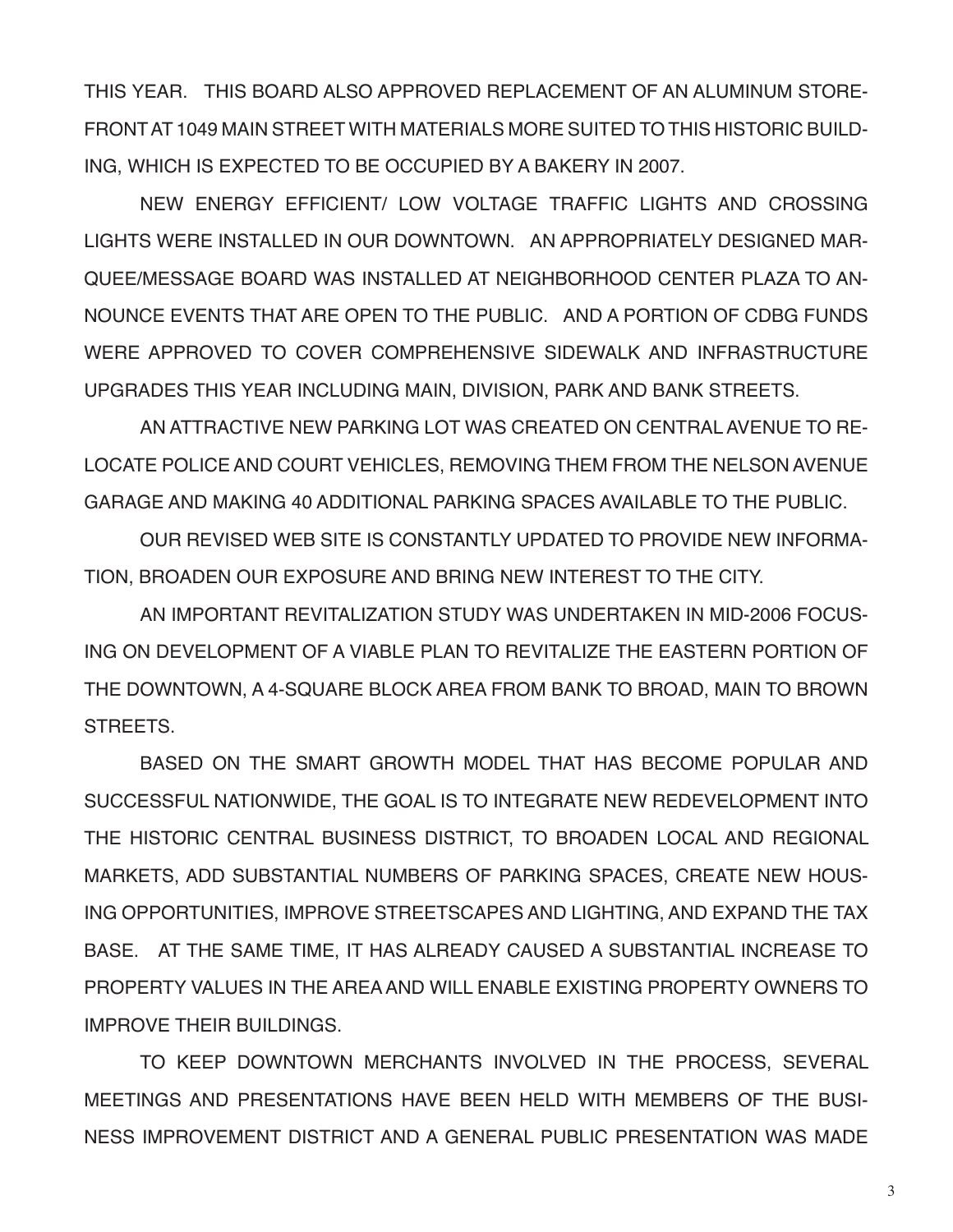AT THE PARAMOUNT CENTER. THIS PUBLIC INVOLVEMENT AND INPUT HAS BROUGHT ENCOURAGING AND WIDESPREAD SUPPORT FOR THE CONCEPT THAT WILL BRING A HIGHER LEVEL OF VIBRANCY TO OUR CENTRAL BUSINESS DISTRICT. THE RFP PRO-CESS WILL MOVE FORWARD IN 2007.

WE WILL MAINTAIN OUR POLICY OF OPEN GOVERNMENT WITH BROAD COMMU-NITY OUTREACH, PERIODIC TOWN HALL MEETINGS AT VARIED SITES AND INFORMA-TIVE NEWSLETTERS AND WEB SITE. ADDITIONALLY, WE WILL CONTINUE VIDEOTAPING WORK SESSION PRESENTATIONS OF NEW DEVELOPMENTS AND OTHER PROPOSALS TO BE SHOWN ON OUR LOCAL CABLE TV GOVERNMENT CHANNEL. WE WILL LOOK TO IMPROVE THE TECHNICAL QUALITY OF THE CHANNEL AS WELL. THE CITY'S WEB-SITE WILL CONTINUE TO BE IMPROVED IN 2007 WITH UPDATED INFORMATION AND THE ABILITY OF RESIDENT'S TO PAY TAX AND WATER BILLS ONLINE. THIS WILL NOT ONLY MAKE PAYING EASIER, IT WILL GIVE TAXPAYERS UNTIL MIDNIGHT ON THE DEAD-LINE DATE AND HELP TO AVOID LATE CHARGES. I HAVE ALSO ASKED MIKE MINER OF OUR DEPARTMENT OF PUBLIC INFORMATION TO INVESTIGATE THE HARDWARE AND SOFTWARE REQUIRED TO ALLOW US TO STREAM LONGER RUNNING PROGRAMS SO THEY MAY BE POSTED ON THE SITE, INCLUDING COUNCIL MEETINGS. OUR NEW CITY OF PEEKSKILL CALENDAR, DISTRIBUTED CITYWIDE, LISTS DATES OF KEY MUNICIPAL ACTIVITIES INCLUDING COMMON COUNCIL AND VARIOUS BOARD MEETINGS.

WE'VE ACCOMPLISHED A LOT IN A FAIRLY SHORT TIME FRAME WITH MUCH MORE TO COME AS WE CONTINUE TO BUILD. MULTI-MILLIONS OF DOLLARS IN PRIVATE IN-VESTMENT IS TESTIMONY TO THE STRENGTH OF OUR PROGRESS TO DATE.

ADDITIONALLY, WE CONTINUE TO PROMOTE COMMERCIAL DEVELOPMENT IN APPROPRIATE AREAS OUTSIDE THE DOWNTOWN. WITH PRELIMINARY WORK COM-PLETED, AN IMPORTANT \$31 MILLION PROJECT ON A FORMER CITY LANDFILL OFF HIGHLAND AVENUE WILL CLOSE AND MOVE FORWARD IN 2007. THE 9 CORPORATE DRIVE PROJECT INCLUDES COMPLETE SITE REMEDIATION AND CONSTRUCTION OF WAREHOUSE, OFFICE AND COMMERCIAL SPACE. STATE ASSISTANCE WAS ALLOCAT-ED THROUGH OUR OWN INDUSTRIAL DEVELOPMENT AGENCY.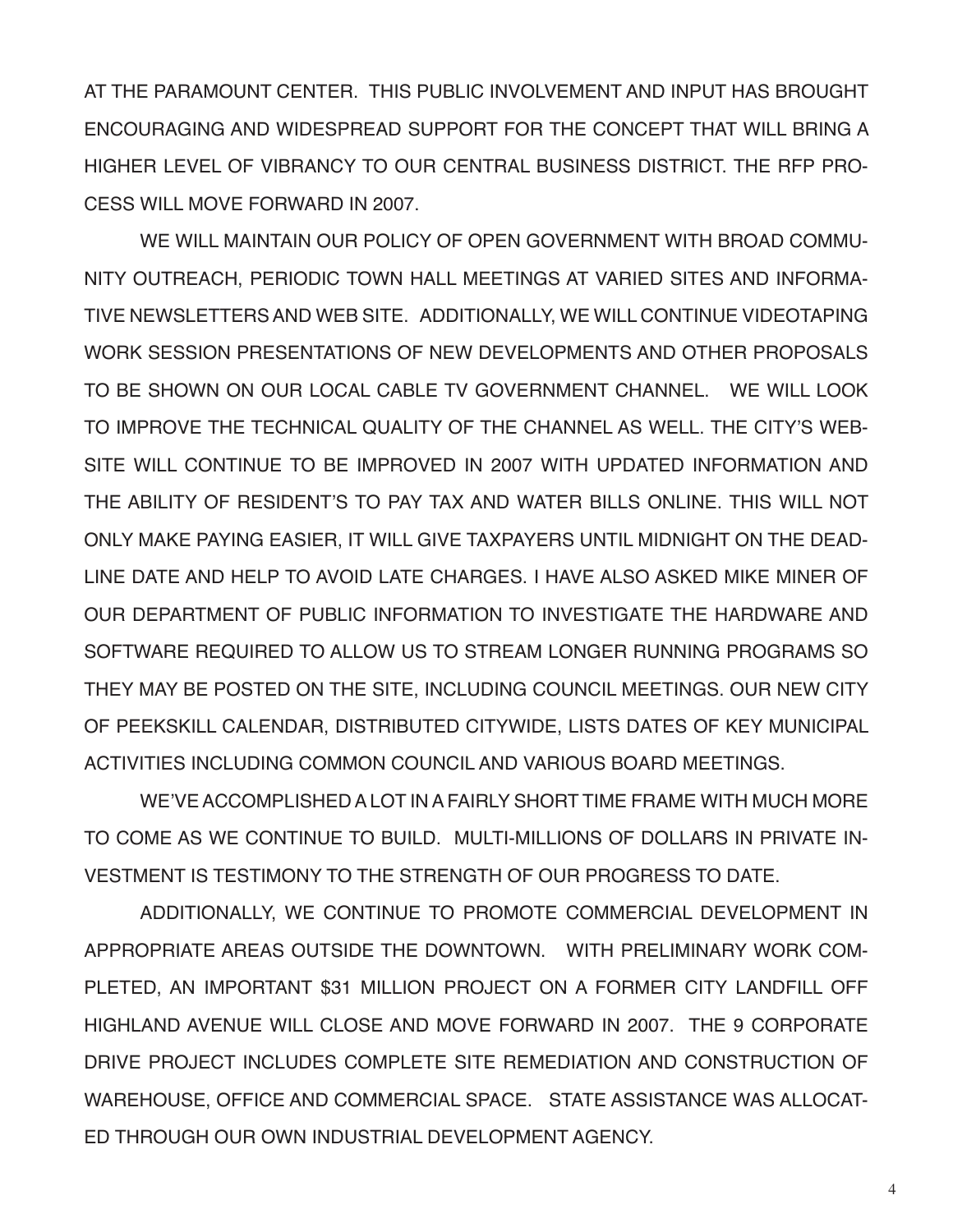ON THE SOUTH SIDE OF THE CITY, A MAJORITY OF THE COUNCIL VOTED TO MOVE FORWARD WITH THE DEVELOPMENT OF A TARGET STORE, A WELL-KNOWN NA-TIONAL CHAIN, WHICH WILL PROVIDE HUNDREDS OF JOBS AND NEW TAX REVENUES AS WELL AS DRAWING LARGE NUMBERS OF AREA RESIDENTS TO PEEKSKILL.

A KEY ASSET, THE PEEKSKILL INN, IS WELL ALONG IN ITS PLANS TO REDESIGN, EXPAND AND PROVIDE NEW CONFERENCE FACILITIES AS WELL AS MODERN HOTEL ROOMS ON ITS BEAUTIFUL MAIN STREET SITE OVERLOOKING THE HUDSON.

HUDSON VALLEY MUNICIPALITIES HAVE LONG RECOGNIZED THAT TOURISM IS A SOURCE OF STRONG SUPPORT FOR LOCAL BUSINESSES AND HISTORIC PRESERVA-TION IS AN ECONOMIC DEVELOPMENT TOOL THAT KEEPS OUR HISTORY ALIVE AS WE REUTILIZE OUR PAST TO SERVE OUR PRESENT AND FUTURE. OUR GOAL IS TO CON-SERVE WHAT IS IMPORTANT IN PEEKSKILL'S PROUD HISTORY AND TO CONVERT IT TO VARIED CONTEMPORARY USES THAT BRING POSITIVE RECOGNITION AND POSITIVE BENEFITS TO OUR CITY.

THE EXCITING RESTORATION OF THE LINCOLN DEPOT IN OUR WATERFRONT AREA IS UNDERWAY. WE ALREADY HAVE \$1 MILLION IN STATE GRANTS FOR THE EX-TERIOR WORK WHICH IS BEING DONE BY WOOD DESIGNE, INC., A LOCAL COMPANY WHO HIRED LOCAL YOUTH TO WORK ON THE PROJECT. THE CITY ANTICIPATES RE-CEIVING ADDITIONAL GRANT FUNDS FROM THE STATE SO THAT THE INTERIOR CAN BE RESTORED AND RETROFITTED INTO A MUSEUM TO COMMEMORATE PRESIDENT LINCOLN'S VISIT TO PEEKSKILL AND THE CIVIL WAR ERA.

IN ADDITION, WE RECEIVED A \$300,000 GRANT FOR CONSTRUCTION OF THE LIN-COLN DEPOT PLAZA, TO BE PLANNED IN CONJUNCTION WITH GDC'S WATERFRONT DEVELOPMENT PROJECT. THE DESIGN OF THE PLAZA WILL BE COORDINATED WITH CONSTRUCTION OF THE LINCOLN DEPOT VISITORS' CENTER WHICH HAS ALREADY BEEN AWARDED A \$350,000 GRANT WHILE THE HISTORIC CENTENNIAL HOSE FIRE HOUSE WILL BE MOVED TO THE SITE FROM ACROSS THE STREET IN 2007. THIS MOVE WILL BE DEVELOPED IN CONJUNCTION WITH STATE DEPARTMENT OF TRANSPORTA-TION PLANS FOR A MUCH-NEEDED ROUTE 9 BRIDGE RECONSTRUCTION BETWEEN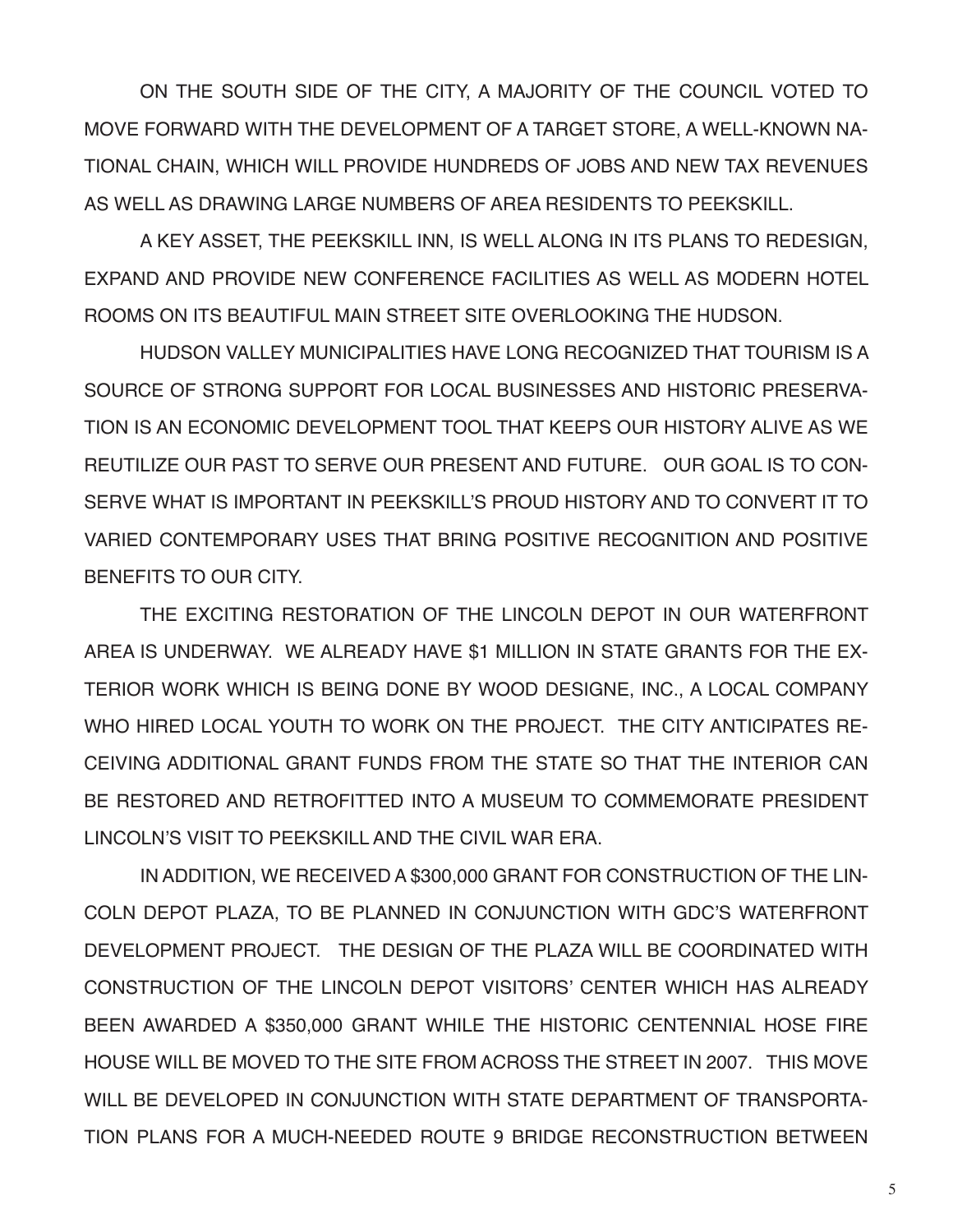BAY STREET AND MAIN STREET. THE CITY AND GDC ARE WORKING CLOSELY WITH THE PEEKSKILL FIRE DEPARTMENT TO INCLUDE A FALLEN FIREFIGHTER/911 MEMORI-AL WHICH INCLUDE A STATUE AND BELL TOWER, THE MAJORITY OF WHICH HAS BEEN FUNDED BY A GRANT FROM GOVERNOR PATAKI.

THE ANNSVILLE PRESERVE PARK, WITH HIKING TRAILS AND FISHING PIER, WAS OFFICIALLY OPENED IN SPRING 2006. CONSTRUCTION OF THE JAN PEEK TRAIL AND MULBERRY TRAIL WERE COMPLETED AND PLANS WERE FINALIZED FOR THE SACHEM POINT TRAIL AND HIGHLANDS RUSTIC PAVILION, ROCK COVE COUNCIL RING AND AD-DITIONAL LANDSCAPING WHICH WILL BE COMPLETED IN 2007.

WITH A GOAL OF PROVIDING EVEN GREATER PUBLIC ACCESS TO OUR BEAUTI-FUL HUDSON RIVER SHORELINE, WE WERE PLEASED TO RECEIVE A \$460,600 ENVI-RONMENTAL PROTECTION FUND GRANT FOR THE PEEKSKILL LANDING PARK TO PRO-DUCE THE PLANS, DESIGNS AND CONSTRUCTION DOCUMENTS FOR A 15,800 SQUARE FOOT WATERFRONT BOARDWALK AND A 1,900 SQUARE FOOT PIER AT THE NEW "CEN-TER DOCK." WE CONTINUE TO WORK CLOSELY WITH THE SCENIC HUDSON LAND TRUST, OUR PARTNERS IN THE IMPROVEMENT OF THE PEEKSKILL LANDING SITE, TO BEGIN REMEDIATION, SHORELINE STABILIZATION AND FURTHER DEVELOPMENT OF THE CONCEPTUAL PLANS.

IT WON'T BE LONG BEFORE WE SEE A PEDESTRIAN RIVER WALK THE ENTIRE LENGTH OF PEEKSKILL'S EXTRAORDINARY AND ACCESSIBLE RIVERFRONT PARKS.

CENTRAL AVENUE, WHICH WILL SERVE AS THE CRITICAL LINK BETWEEN THE WA-TERFRONT AND THE DOWNTOWN, HAS ALREADY HAD MAJOR WORK DONE TO REPAIR THE ROAD AND OPEN NEARLY 300 FEET OF MCGREGORY BROOK AND PREPARATIONS HAVE BEEN COMPLETED FOR RECONSTRUCTION OF THE GARDEN CLUB'S ROSE GAR-DEN THIS SPRING. THIS PROJECT WAS RECOGNIZED BY FEDERAL AND STATE FEMA OFFICIALS AS A INNOVATIVE SOLUTION TO AN EMERGENCY AND AWARDED PEEKSKILL \$1.8 MILLION TO COMPLETE THE PROJECT.

ALSO ON THE RIVERFRONT NEAR CHARLES POINT PARK, THE LOUISA STREET BASEBALL FACILITY, OFFICIALLY NAMED PEEKSKILL STADIUM, HAS BEEN ENHANCED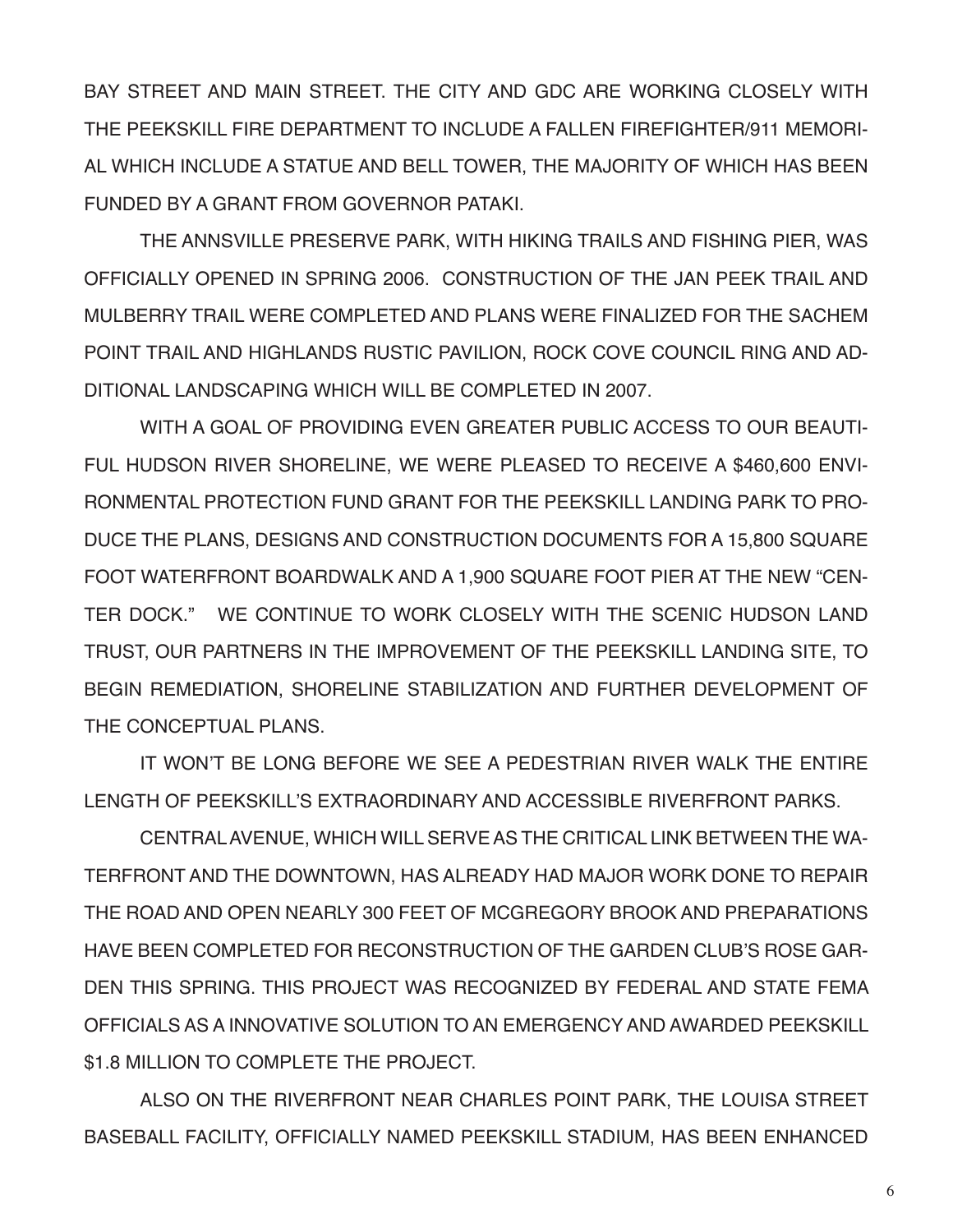WITH ADDITIONAL SPECTATOR SEATING AND CLUB HOUSE AND SCOREBOARD IM-PROVEMENTS. IT GETS EXTENSIVE USE BY THE PHS BASEBALL TEAM, SUMMER AND FALL LEAGUES, CITY AND COUNTY SPONSORED LEAGUES FOR ADULTS AND ADOLES-CENT YOUTH, SPECIAL TOURNAMENTS AND SPECIAL EVENTS SUCH AS PEEKSKILL CELEBRATION. IT IS RECOGNIZED AS THE BEST FACILITY IN NORTHERN WESTCHES-TER WITH AN UNMATCHABLE SITE.

IN TERMS OF THE WATERFRONT REDEVELOPMENT PROJECT, THE FINAL ENVI-RONMENTAL IMPACT STATEMENT WAS ADOPTED BY THE MAJORITY OF THE COUNCIL SO THAT WE CAN NOW MOVE FORWARD AND HAVE THE DESIGNATED DEVELOPER REVISE AND PRESENT A PLAN FOR SERIOUS DISCUSSION AND APPROVAL. THE FIRST PHASE WILL BEGIN IN 2007 WITH THE LINCOLN PLAZA, DEVELOPMENT OF A PARKING STRUCTURE AND SOME "POCKET PARKS" WITHIN THE PROJECT AREA.

IN 2006, PEEKSKILL WAS DESIGNATED AS A PRESERVE AMERICA COMMUNITY BY THE U.S. DEPARTMENT OF THE INTERIOR PROVIDING NATIONAL RECOGNITION AND PRESTIGE FOR OUR PROGRAMS AND MAKING US ELIGIBLE FOR PRESERVATION PLANNING GRANTS. AS A RESULT, WE HAVE ALREADY RECEIVED A \$32,000 GRANT, WITH A MATCHING PLEDGE FROM GINSBURG DEVELOPMENT CORPORATION, TO PRE-PARE A PLAN FOR FORT HILL PARK TO EXPAND THE TRAILS, INSTALL BENCHES AND INTERPRETIVE SIGNAGE. SPEAKING OF FORT HILL PARK, THANKS TO AN AGREEMENT WITH GDC, 2007 WILL MARK THE YEAR THAT WE WILL FINALLY OBTAIN THE NEARLY 40 ACRES OF PROPERTY PREVIOUSLY DESIGNATED FOR DEVELOPMENT. WE WILL APPLY FOR AN EPF GRANT TO FUND CONSTRUCTION OF THE IMPROVEMENTS AND DESIG-NATE THE AREA AS HISTORIC PARKLAND. THIS WAS A DEFINING ISSUE FOR ME WHEN I DECIDED TO FIRST RUN FOR MAYOR, I AM PROUD THE GOAL WILL FINALLY BE ACCOM-PLISHED. TO BE ABLE TO PERMANENTLY SECURE THIS AMOUNT OF OPEN SPACE IN A MUNICIPALITY ONLY 4 1/2 SQUARE MILES IS A SIGNIFICANT ACHIEVEMENT. ADDED TO THE OPEN SPACE SECURED ALONG THE WATERFRONT, WE HAVE BECOME A MODEL FOR BALANCING CRITICAL DEVELOPMENT WHILE ADDING OPEN SPACE AND RECRE-ATIONAL OPPORTUNITIES.

7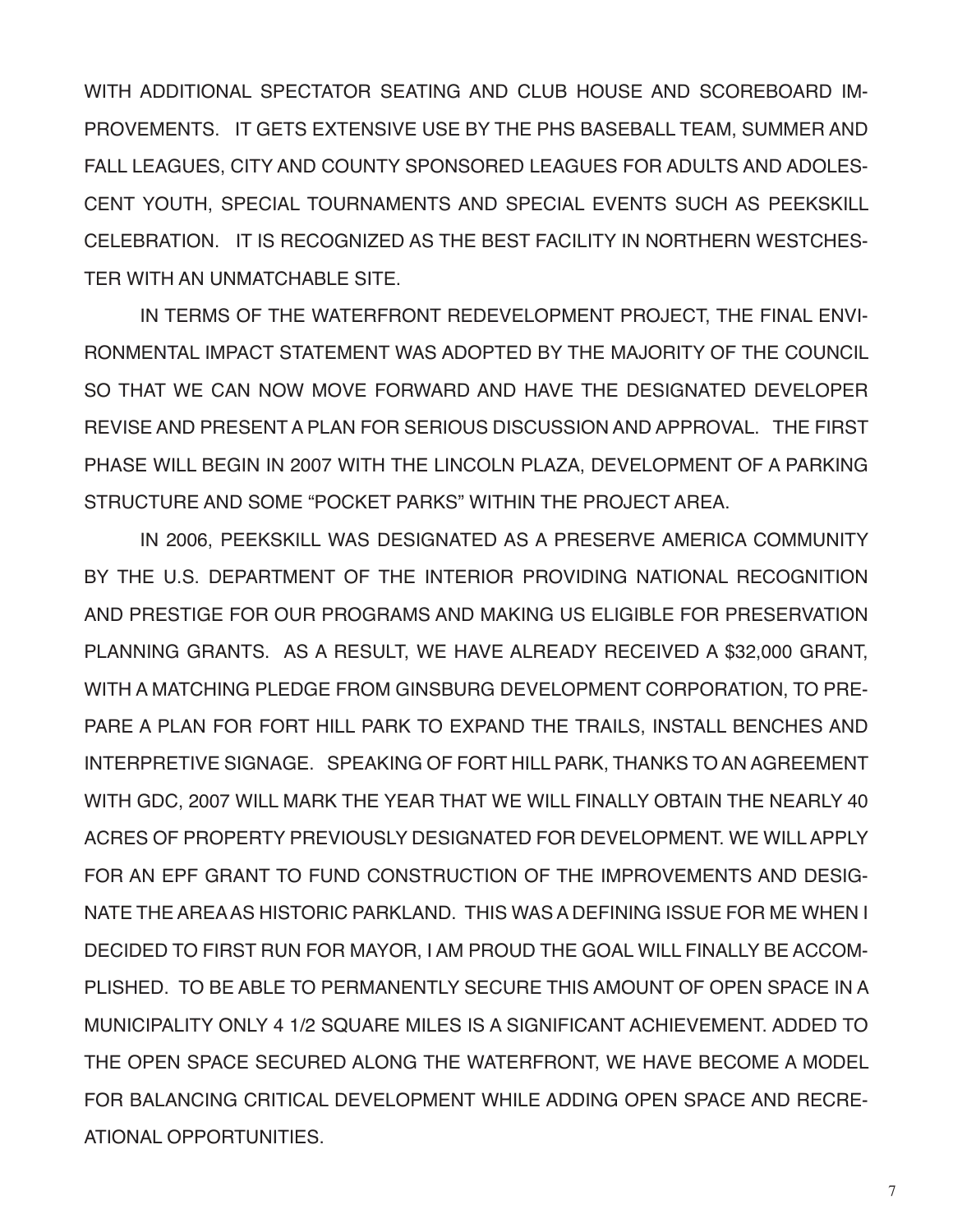FURTHER, IN 2006 WE RECEIVED A GRANT TO UNDERWRITE THE COST OF PUB-LISHING THREE ISSUES OF A HISTORIC NEWSLETTER TO HIGHLIGHT THE IMPORTANCE OF HISTORIC PRESERVATION IN PEEKSKILL AND WE WILL LOOK TO CONTINUE THIS IN 2007.

ALSO, THE NELSON AVENUE/FORT HILL NEIGHBORHOOD WAS DESIGNATED AS A NATIONAL REGISTER HISTORIC DISTRICT BASED ON THE EFFORTS OF ITS HOMEOWN-ERS. CURRENTLY, STATE AND FEDERAL AGENCIES ARE RESEARCHING THE POSSI-BILITY OF OFFERING REHABILITATION TAX CREDITS TO HOMEOWNERS IN NATIONAL REGISTER DISTRICTS.

PEEKSKILL NOW HAS 12 SITES ON THE NATIONAL REGISTER, 1 ON THE STATE REGISTER AND 1 COUNTY DESIGNATION -- QUITE AN ACHIEVEMENT FOR OUR SMALL CITY. AND 6 MORE OF OUR ELIGIBLE HOMES HAVE RECEIVED HISTORIC PRESERVA-TION PLAQUES.

OUR COMMITMENT TO PROVIDE MARKET RATE HOUSING AS WELL AS AFFORD-ABLE HOUSING IS A KEY ELEMENT IN HEALTHY GROWTH. TO THAT END WE HAVE AMENDED OUR ZONING CODE TO PROVIDE A BONUS DENSITY FOR DEVELOPMENTS THAT INCLUDE SOME AFFORDABLE UNITS; RIVERBEND IS NEARING COMPLETION AND THE ST. MARY'S PROJECT BY GDC, KNOWN AS "THE ABBY," HAS RECEIVED PLANNING COMMISSION APPROVALS AND WILL BEGIN CONSTRUCTION THIS SPRING; THE MAIN STREET GATEWAY PROJECT FOR 15 HOUSING UNITS HAS RECEIVED THE APPROVALS REQUIRED TO BEGIN CONSTRUCTION THIS SPRING AS WELL; RENOVATION OF 104 AF-FORDABLE RENTAL UNITS AT STUHR GARDENS IS EXPECTED TO BE COMPLETED IN 2007; AND A NEW 43-UNIT DRUM HILL II BUILDING FOR SENIOR HOUSING IS PLANNED FOR RINGGOLD STREET.

THIS PAST YEAR WE UNDERTOOK A REVIEW OF OUR SECTION 8 ASSISTED HOUS-ING PROGRAM, CLEANED UP OUR LIST AND MADE SOME ADDITIONAL UNITS AVAILABLE TO FAMILIES THAT MET THE ELIGIBILITY REQUIREMENTS.

ONE REAL STANDARD WE SHOULD ALL RECOGNIZE, BASED ON A MORE THAN 20- YEAR RECORD, IS THAT PEEKSKILL HAS ALWAYS BEEN IN THE LEAD WHEN IT COMES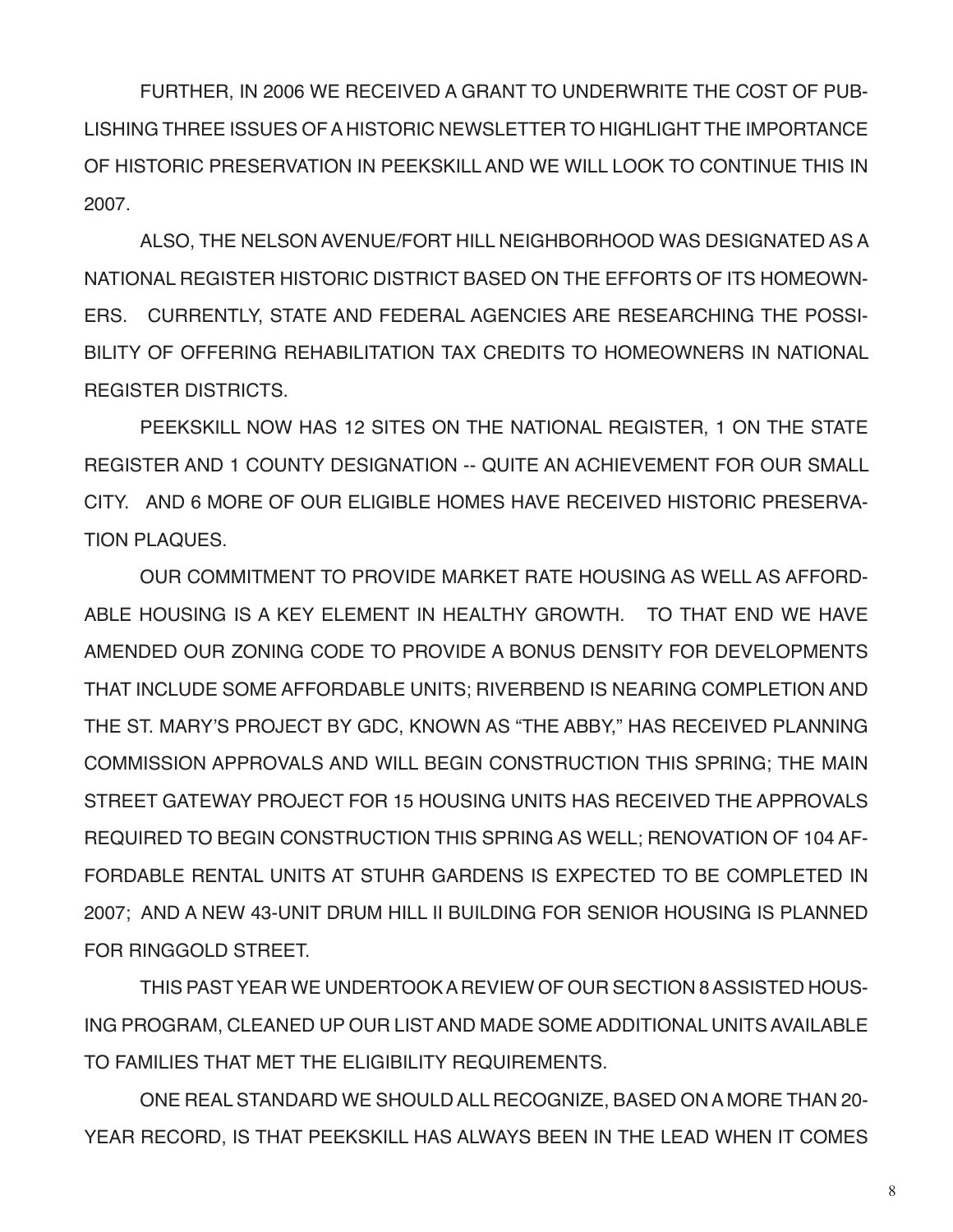TO MEETING THE COUNTY ALLOCATED NUMBERS OF AFFORDABLE HOUSING UNITS WHILE MANY MUNICIPALITIES HAVE PROVIDED NONE. THE COUNTY HAS CONTINU-ALLY RECOGNIZED PEEKSKILL AS IN THE FOREFRONT OF PROVIDING AFFORDABLE HOUSING AND JUST EARLIER THIS MONTH, THE NY TIMES NOTED THAT PEEKSKILL HAD EXCEEDED IT AFFORDABLE HOUSING GOALS BY MORE THAN 40%. AND NOW, AS I MENTIONED EARLIER, WE ARE PLANNING TO EXCEED THAT EVEN FURTHER BY ADD-ING AT LEAST 47 UNITS THROUGH THE GATEWAY AND DRUM HILL PROJECTS ALONE.

AS NEW HOUSING UNITS ARE ADDED, IT IS MORE IMPORTANT THAN EVER TO CONTINUE OUR STRONG CODE ENFORCEMENT/QUALITY OF LIFE PROGRAMS TO PROTECT AND ENHANCE OUR OLDER NEIGHBORHOODS. WE SUPPORT AND WORK CLOSELY WITH NEIGHBORHOOD GROUPS TO IMPROVE THEIR SURROUNDINGS. FAM-ILIES IN OUR TRADITIONAL NEIGHBORHOODS CAN BE ASSURED THAT MAINTAINING ATTRACTIVE, SAFE AND LEGAL RESIDENCES IS AN ONGOING PRIORITY FOR THIS AD-**MINISTRATION** 

OUR CODE ENFORCEMENT HOTLINE CONTINUES TO SHOW TREMENDOUS RESULTS DUE TO COMMUNITY SUPPORT WITH OVER 1500 CALLS TO DATE. IN 2006 THERE WERE OVER 6,000 INSPECTIONS, DURING BOTH DAY AND EVENING HOURS, BY THE CODE ENFORCEMENT TASK FORCE WHICH RESULTED IN NEARLY 1,400 VIO-LATION NOTICES UNCOVERING 27 ILLEGAL APARTMENTS, 47 ROOMING HOUSES AND 52 ILLEGAL CONSTRUCTION ACTIVITIES. OTHER QUALITY-OF-LIFE ISSUES SUCH AS ABANDONED VEHICLES, LITTLER, HAZARDOUS TREES OR PLANT GROWTH AND GEN-ERAL NEIGHBORHOOD COMPLAINTS ARE ALSO ADDRESSED BY OUR INSPECTORS.

FOLLOW-UP INSPECTIONS HAVE GENERATED CLOSE TO \$400,000 FROM PROP-ERTY OWNERS WHO DID NOT MEET CITY CODE REQUIREMENTS WITHIN A SPECIFIED TIME FRAME. THIS STRONG ACTION INDICATED HOW SERIOUS WE ARE AND RESULT-ED IN AN IMPROVED RATE OF COMPLIANCE.

FURTHER, A NEW LAW ENACTED IN 2006 NOW REQUIRES ISSUANCE OF AN UP-DATED CERTIFICATE OF OCCUPANCY WHEN A BUILDING IS SOLD. THIS HAS HAD A TREMENDOUS EFFECT ON PREVENTING ILLEGAL CONVERSIONS WHILE ASSURING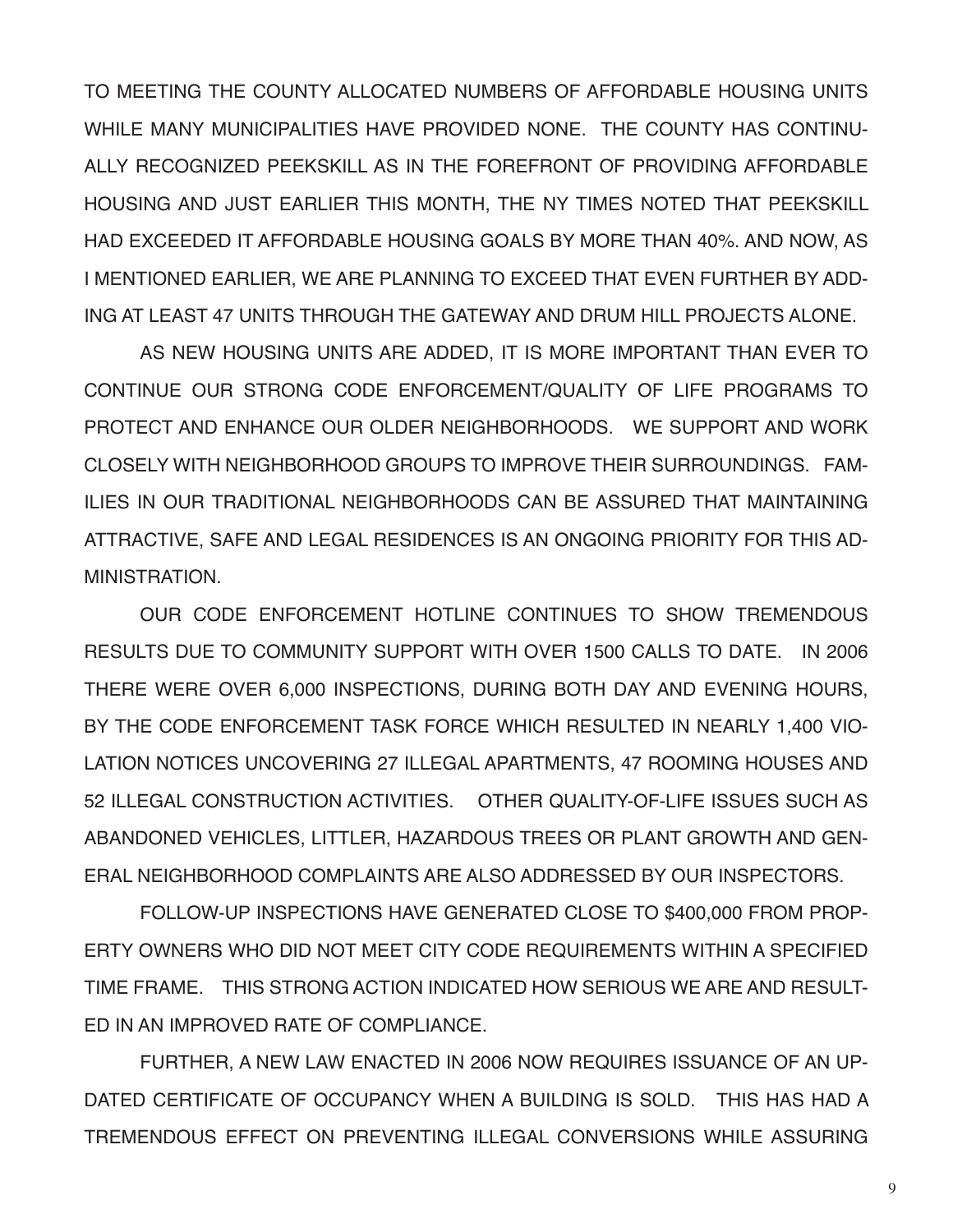NEW BUYERS THAT THEY WILL NOT BE STUCK WITH ILLEGAL CONDITIONS NOT OF THEIR MAKING.

OUR DEPARTMENT OF CITY SERVICES IS THE KEY DEPARTMENT PROVIDING DI-RECT HIGH QUALITY SERVICE TO THE CITIZENS OF PEEKSKILL. THE DEPARTMENT IS RESPONSIBLE FOR EFFICIENT GARBAGE AND TRASH PICKUP, STREET LIGHTING, PARKING RAMPS, SNOW PLOWING, TREE MAINTENANCE, PAVING, ROADSIDE BEAU-TIFICATION, SPECIAL EVENTS PREPARATION AND CLEAN-UP, MAINTENANCE AND IM-PROVEMENTS TO OUR NECESSARY BUT FREQUENTLY UNSEEN INFRASTRUCTURE SUCH AS STORM LINES, DRAINS, SEWER SYSTEMS, STREET LIGHTING AND A HOST OF OTHER RESPONSIBILITIES

IN 2006, WE RECEIVED A WESTCHESTER COUNTY AWARD FOR THE MOST IN-FORMATIVE BROCHURE IN THE COUNTY FOR THE SECOND YEAR IN A ROW.

THE CITY SERVICES DEPARTMENT HAS DEVELOPED AN EXCITING PROJECT ON THE CITY'S EAST SIDE TO RESTORE PENELOPE POND AND DAM TO FURTHER EN-HANCE THE ABILITY TO WITHSTAND FUTURE STORMS AS WELL AS CREATE AN ADDI-TIONAL PARK AREA AND MULTI-USE BALL FIELD. THIS UNIQUE PROJECT WILL ALSO ENABLE EXTENSIVE IMPROVEMENTS TO THE TOMPKINS BALL FIELD AREA BY EXPAND-ING PARKING AND PUTTING IT ALL ON THE TOP LEVEL, UPGRADING INFRASTRUCTURE AND MORE. WE APPRECIATE THE SUPPORT AND ASSISTANCE OF THE LAPOLLA LIT-TLE LEAGUE BOARD IN DEVELOPING THIS PROJECT.

CITY SERVICES CONTINUES TO SUPERVISE THE MANY CDBG IMPROVEMENT PROJECTS -- SIDEWALKS, LIGHTING, LANDSCAPING, NEIGHBORHOOD REVITALIZA-TION -- AS WELL AS MONITOR THE CLEAN-UP OF ENVIRONMENTALLY CONTAMINATED AREAS -- THE L&L SITE, CORPORATE DRIVE, PEEKSKILL LANDING, THE ENGELHARD (NOW BASF), KARTA AND DPW GARAGE SITES. AN ONGOING CITY PRIORITY IS FIND-ING APPROPRIATE SPACE TO RELOCATE THE DPW GARAGE.

WE WERE FINALLY SUCCESSFUL IN OUR LONG 8-YEAR BATTLE AGAINST THE COUNTY PROPOSAL FOR SEWER DIVERSION WHICH WOULD HAVE ALLOWED YORK-TOWN TO DIVERT A PORTION OF ITS SEWAGE TO THE PEEKSKILL SANITARY SEWER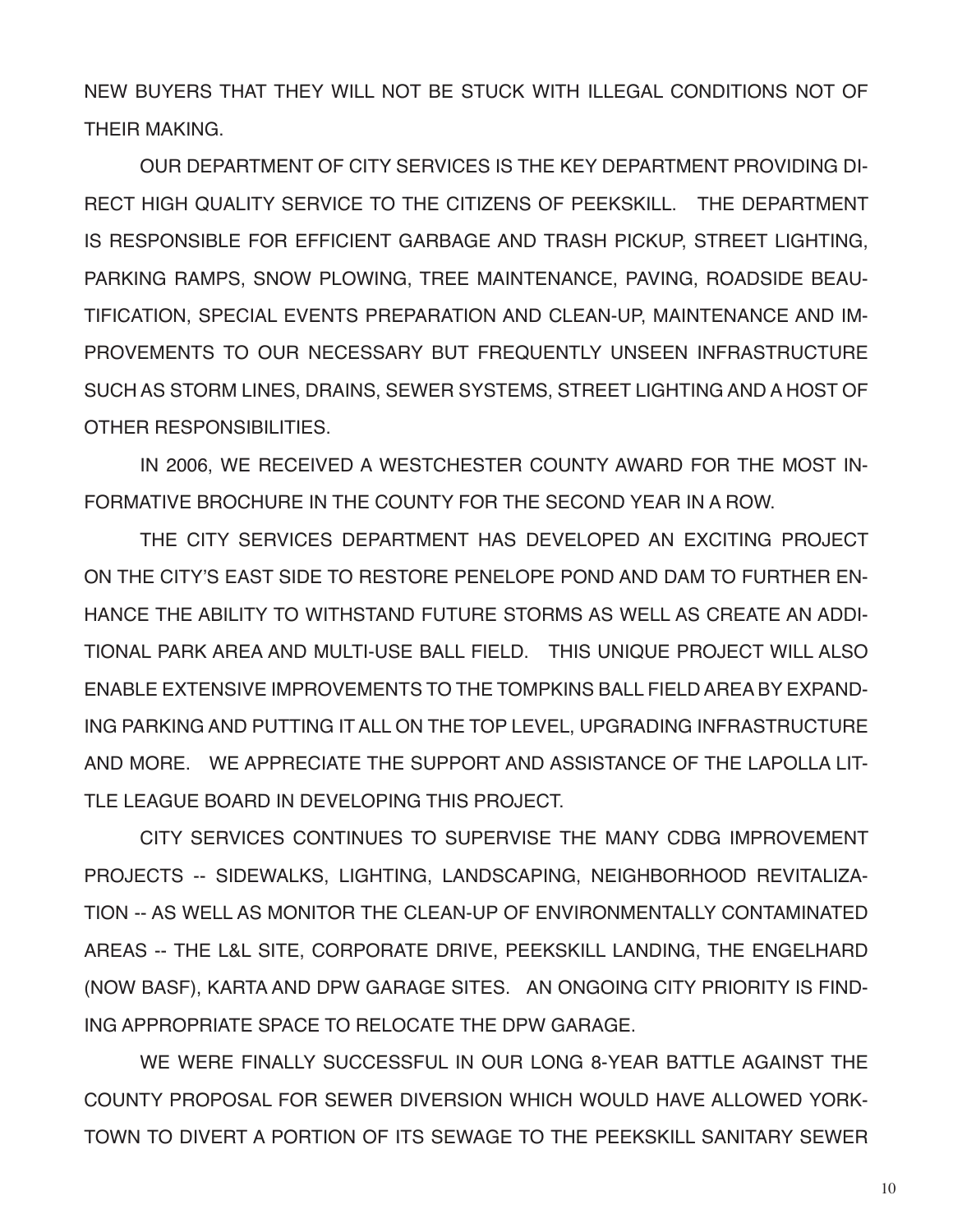FACILITY. IN TIME, AS MORE PEOPLE LEARNED ABOUT THE PROPOSED DIVERSION PLAN, PEOPLE OF ALL POLITICAL PARTIES IN PEEKSKILL, INCLUDING A UNANIMOUS COMMON COUNCIL, UNITED AGAINST THE PLANNED DIVERSION. BUT THE REAL BAT-TLE WAS ULTIMATELY WON IN THE BODY THAT FIRST PROPOSED THE DIVERSION: THE WESTCHESTER COUNTY BOARD OF LEGISLATORS. TO FACILITATE THIS LEGISLATIVE VICTORY, LEGISLATOR OROS AND I HAD MANY MEETINGS AND FREQUENT OUTREACH TO DEC AND DEP OFFICIALS TO MAKE THE CITY'S CASE AGAINST DIVERSION KNOWN. THIS, AS WELL AS MORAL SUPPORT FROM ALL CITIZENS IN PEEKSKILL, ENABLED US TO ACHIEVE A SATISFACTORY RESOLUTION TO THE PROBLEM WHEN YORKTOWN UL-TIMATELY TOOK RESPONSIBILITY FOR ITS OWN SEWAGE PROBLEMS. THE OUTCOME WAS SOMETHING THAT EVERYONE IN PEEKSKILL CAN BE PROUD OF.

IN NOVEMBER, OUR WATER AND SEWER DEPARTMENT SAW GROUNDBREAKING SITE WORK STARTED FOR PEEKSKILL'S NEW, STATE-OF-THE-ART \$32 MILLION WATER TREATMENT FACILITY. THIS IS THE LARGEST PUBLIC WORKS PROJECT EVER UNDER-TAKEN BY THE CITY WITH ANTICIPATED COMPLETION IN 2009.

PEEKSKILL IS FORTUNATE TO HAVE ITS OWN WATER SUPPLY FLOWING FROM THE WICCOPEE DAM IN PUTNAM THROUGH THE HOLLOW BROOK TO OUR OWN WATER PUMPING STATION. SINCE WE RECEIVED STATE APPROVAL TO PATROL THE WATER-SHED, OUR SPECIAL WATERSHED ENFORCEMENT OFFICERS HAS CONDUCTED REG-ULAR ROUTINE OVERSIGHT ACTIVITIES AND RESPONDED TO VARIOUS COMPLAINTS AND CONCERNS THROUGHOUT THE AREA. ADDITIONALLY, WE HAVE DEVELOPED WORKING RELATIONSHIPS WITH THE NYSDEC OFFICERS ASSIGNED TO THIS REGION AS WELL AS CODE ENFORCEMENT OFFICIALS IN NEIGHBORING MUNICIPALITIES.

IN ADDITION TO ROUTINE FUNCTIONS SUCH AS REPAIR OF WATER MAIN BREAKS, FLUSHING SEWER MAINS, CLEANING CATCH BASINS, REPAIRING SERVICE LINES, THE DEPARTMENT'S WORKFORCE, WITH COOPERATIVE EFFORTS OF THE CAREER FIRE-FIGHTERS, CONTINUED THE IMPORTANT FIRE HYDRANT MAINTENANCE PROGRAM.

WE CONTINUE TO WORK WITH WESTCHESTER COUNTY, CORTLANDT AND YOR-KTOWN ON THE ROUTES 202/35/6 BEAR MOUNTAIN PARKWAY STUDY TO ALLEVIATE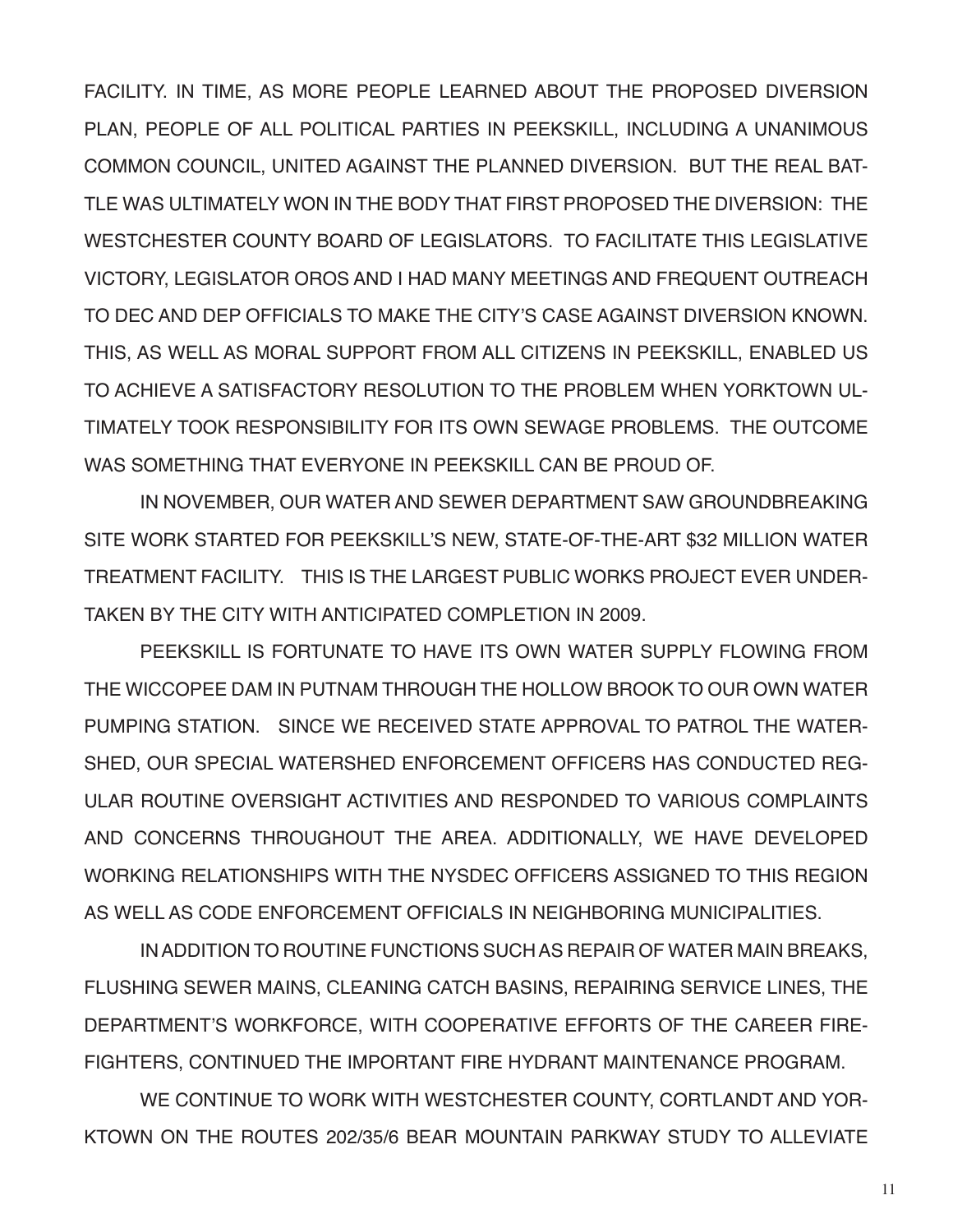NEGATIVE TRAFFIC PATTERNS AND TO PRESS FOR THE ABILITY TO CONTROL TRUCK TRAFFIC TO PROTECT THE HEALTH AND WELFARE OF OUR RESIDENTS. AS A MEMBER OF THIS COMMITTEE SINCE ITS INCEPTION, I WILL CONTINUE TO BE A STRONG VOICE FOR PEEKSKILL TO ENSURE THE RESULTS INCLUDE WHAT IS BEST FOR PEEKSKILL.

AT THE END OF 2006, THE NY STATE DEPARTMENT OF TRANSPORTATION RE-QUESTED FORMAL SUPPORT FROM THE 3 MUNICIPALITIES FOR A PROJECT TO RE-CONSTRUCT THE BEAR MOUNTAIN PARKWAY BETWEEN ROUTE 9 IN PEEKSKILL AND ROUTE 202 IN CORTLANDT WHICH WOULD ADDRESS PROBLEMS ON THE PARKWAY AND ALSO DIVERT TRUCK TRAFFIC FROM MAIN STREET. THE COMMON COUNCIL VOT-ED UNANIMOUSLY TO HAVE THE STUDY MOVE FORWARD. WE ARE NOW WAITING FOR CORTLANDT AND YORKTOWN TO DO THE SAME.

AS OUR POPULATION GROWS, WE MUST ALSO LOOK TO ENHANCE AND ENLARGE RECREATION FACILITIES AND OPPORTUNITIES. IN 2006, WITH CDBG FUNDING, WE COMPLETED IMPROVEMENTS TO THE RIVERFRONT GREEN PLAYGROUND, COMPLET-ED COMPREHENSIVE RENOVATIONS AT FRANKLIN PARK, AWARDED A CONTRACT TO INSTALL A NEW SPRAY POOL AT LEPORE PARK BEFORE THE SUMMER OF 2007, AND COMPLETED PLANS FOR BOTH DEPEW PARK AND RIVERFRONT GREEN RESTROOM RENOVATIONS SCHEDULED FOR SPRING 2007 CONSTRUCTION.

OUR PARK FACILITIES ARE SECOND TO NONE AND ALL RECEIVE CONSTANT AT-TENTION -- YOUTH AND ADULT PARTICIPATION IN A BROAD RANGE OF RECREATIONAL ACTIVITIES HAS INCREASED. 2006 SAW A RECORD NUMBER OF 30,000 ATTENDING THE 2-DAY PEEKSKILL CELEBRATION WEEKEND AT THE RIVERFRONT.

IT'S NO WONDER THAT WESTCHESTER MAGAZINE DESCRIBES PEEKSKILL AS ONE OF THE "6 BOOM TOWNS OF WESTCHESTER." THE NEW YORK TIMES AND OTHER PUBLICATIONS CONSISTENTLY WRITE POSITIVE ARTICLES ABOUT PEEKSKILL. AS WE CONTINUE TO IMPROVE THE CITY'S REPUTATION AND IMAGE ON THE OUTSIDE, WE ALSO STRENGTHEN COMMUNITY PRIDE AND A STRONG SENSE OF IDENTITY WITHIN.

PEEKSKILL'S OUTSTANDING YOUTH BUREAU WAS SUCCESSFUL IN OBTAINING WELL OVER HALF A MILLION DOLLARS IN FEDERAL, STATE AND COUNTY GRANT FUNDS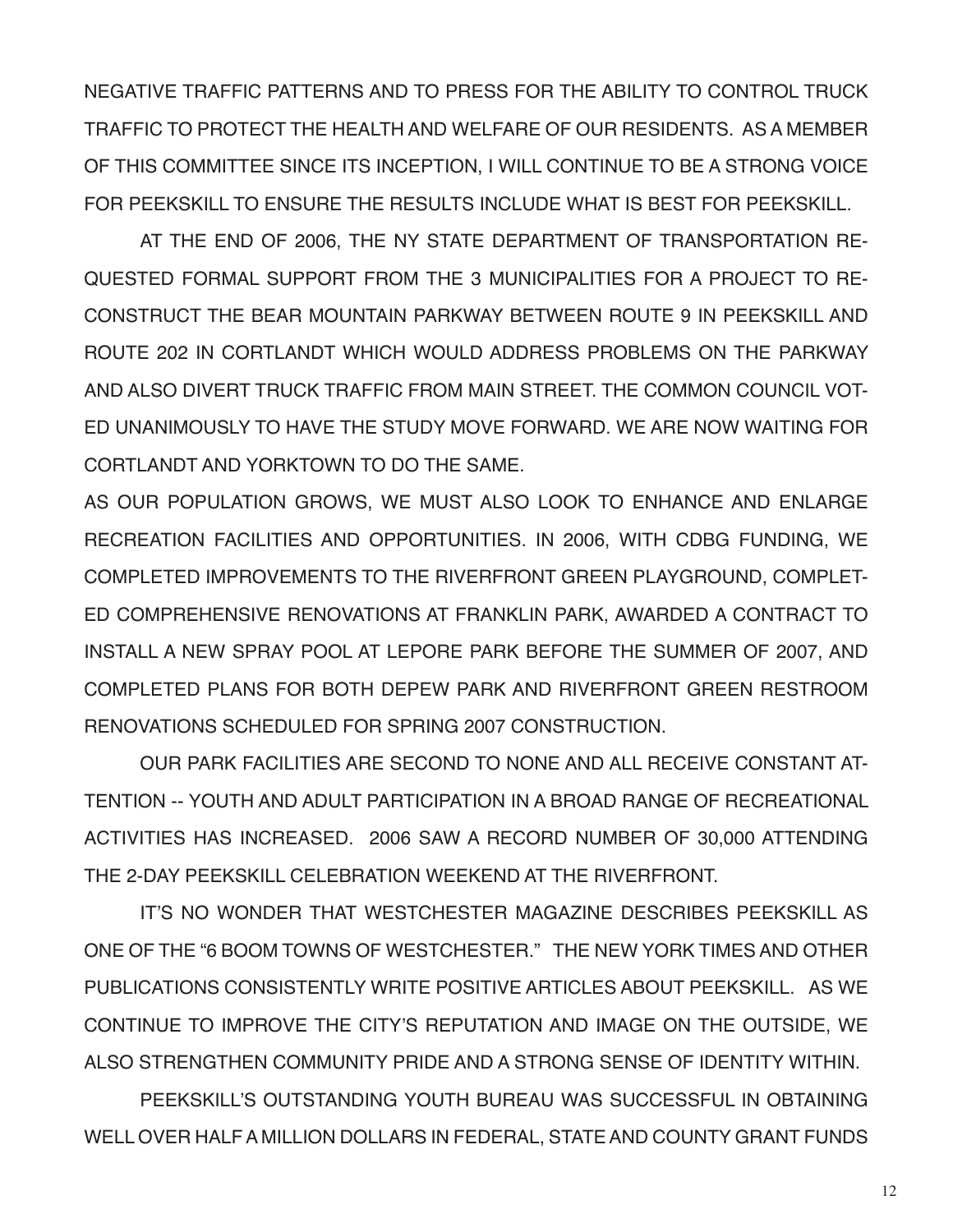THIS PAST YEAR AND WAS RECOGNIZED BY BOTH THE COUNTY AND THE STATE FOR ITS INNOVATIVE AND CREATIVE PROGRAM PLANNING AND IMPLEMENTATION. WITH PROGRAMS SUCH AS LEADERSHIP INITIATIVES FOR TEENS, YOUTH COURT, PARENTS' NIGHT OUT, ALCOHOL AND SUBSTANCE ABUSE WORKSHOPS, TEEN JOB FAIR, SHIN-ING STARS, VIOLENCE PREVENTION, PHENOMENAL MEN, POST SECONDARY EDUCA-TION AND OCCUPATIONAL SKILLS TRAINING FOR OLDER YOUTHS AND MORE, OUR YOUTH BUREAU HAS BECOME AN INTEGRAL PART OF THE SERVICES OFFERED TO OUR YOUNG PEOPLE.

OUR CITIZENS DESERVE THE BEST IN THE AREA OF PUBLIC SAFETY AND IN 2006, WE HIRED 8 NEW POLICE OFFICERS BRINGING OUR POLICE DEPARTMENT TO ITS HIGHEST LEVEL OF STRENGTH IN ITS HISTORY -- 61 -- ENABLING US TO DIVERT OFFICERS FROM THE UNIFORMED DIVISION TO NARCOTICS AND ANTI-CRIME DETAILS. THREE OF THESE POSITIONS WERE FUNDED BY A MAJOR GRANT FROM GOVERNOR **PATAKI** 

INCREASED ENFORCEMENT HAS SENT A CLEAR MESSAGE THAT CRIME IS NOT TOLERATED IN PEEKSKILL. A PARTICULAR FOCUS WAS PLACED ON PROSTITUTION, DISORDERLY CONDUCT AND A CONTINUED PRIORITY ON DRUG SALES RESULTING IN A MARKED INCREASE OF ARRESTS FOR THESE ILLEGAL ACTIVITIES. TWO OFFICERS WERE RE-ASSIGNED TO TARGET ALL QUALITY OF LIFE VIOLATIONS DURING A 6 P.M. TO 2 A.M. SHIFT WITH SIGNIFICANTLY FFFECTIVE RESULTS.

THE CITY'S OFFICE OF EMERGENCY MANAGEMENT HAS EXPANDED SIGNIFI-CANTLY SINCE REORGANIZATION INCLUDED A DEPUTY DIRECTOR SPECIFICALLY AS-SIGNED TO TAKE COMMAND. RESPONSE CAPABILITIES TO ALL DISASTERS AND EMER-GENCIES HAVE IMPROVED AND PERSONNEL IN ALL CITY AGENCIES ARE RECEIVING CONTINUING TRAINING IN EMERGENCY MANAGEMENT PRINCIPLES.

SIGNIFICANT IMPROVEMENTS TO OUR EMERGENCY OPERATIONS CENTER WERE COMPLETED IN 2006. WITH GRANT FUNDING, WE WERE ABLE TO PURCHASE COM-MUNICATION EQUIPMENT AND COMPUTERS AND INSTALL AUDIO-VISUAL EQUIPMENT THAT ENORMOUSLY ENHANCES OVERALL EFFECTIVENESS. FURTHER, SHELTERING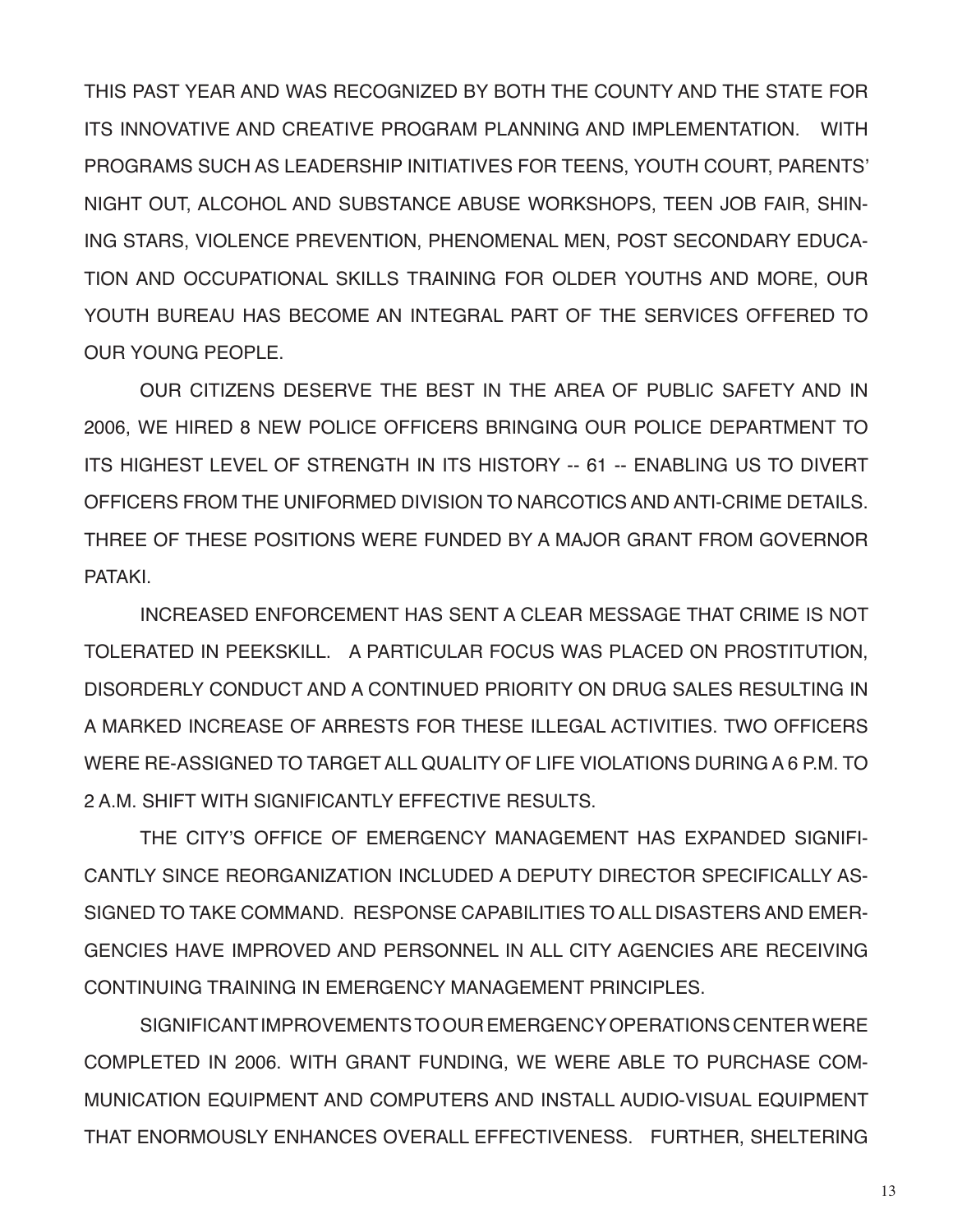PLANS HAVE BEEN FORMULATED FOR THE SCHOOL DISTRICT WITH THE RED CROSS, CONTRACTED TO MANAGE ALL ASPECTS OF EMERGENCY SHELTERING SHOULD THE NEED EVER ARISE.

AGAIN, THROUGH GRANTS AND A LEGISLATIVE AWARD FROM SENATOR LEI-BELL, THE DEPARTMENT PURCHASED A NEW 30' MOBILE COMMAND VEHICLE COM-PLETE WITH SOPHISTICATED COMMUNICATION AND OTHER EMERGENCY EQUIPMENT. A USED FIRE TRUCK WAS PURCHASED WITH THE SAME GRANT AND REFURBISHED AS AN EMERGENCY SERVICE VEHICLE. ADDITIONALLY, THE DEPARTMENT'S TACTI-CAL RESPONSE UNIT WAS PROVIDED WITH THE LATEST IN EQUIPMENT AND TACTICS TRAINING, ENSURING WE CAN RESPOND TO ANY EMERGENCY OR DANGEROUS SITU-ATION THAT MIGHT BESET THE CITY.

PEEKSKILL'S POLICE DEPARTMENT HAS BEEN THE DRIVING FORCE IN ESTAB-LISHING A NORTHERN COUNTY NARCOTICS/ANTI-CRIME TASK FORCE, COMPRISED OF POLICE AGENCIES FROM THROUGHOUT THE NORTHERN REGION OF THE COUNTY.

A SIMILAR TASK FORCE WAS ESTABLISHED IN LOWER WESTCHESTER SEVERAL YEARS AGO AND HAS PROVEN EXCEPTIONALLY SUCCESSFUL IN TERMS OF ATTACK-ING THE SUBJECTS WHO TRANSPORT, DELIVER, PROCESS AND SELL NARCOTICS. OUR COLLABORATIVE OPERATIONS STARTED SEVERAL WEEKS AGO AND WE HAVE ALREADY HAD THREE SUCCESSFUL JOINT VENTURES.

OUR COMMUNITY POLICING DIVISION HAS EXPANDED AND ENHANCED ITS AC-TIVITIES AND OUTREACH THROUGH ACTIVE INVOLVEMENT WITH PROGRAMS SUCH AS YOUTH COURT, NEIGHBORHOOD ORGANIZATIONS AND MAINTAINING AN INFORMA-TIONAL PRESENCE AT COMMUNITY EVENTS AND FESTIVALS. IN ADDITION, TWENTY YOUNG PEOPLE SUCCESSFULLY COMPLETED THE DEPARTMENT'S SUMMER YOUTH POLICE ACADEMY. THE DEPARTMENT WILL ALSO BE LOOKING FOR WAYS TO FURTHER ENHANCE COMMUNITY OUTREACH IN 2007.

OUTREACH TO THE HISPANIC COMMUNITY WAS AN IMPORTANT INITIATIVE CAR-RIED THROUGH THE HEALTH CENTER AND HOUSES OF WORSHIP RESULTING IN A SURGE OF REPORTING INCIDENTS. ALSO, MEMBERS OF THE TACTICAL RESPONSE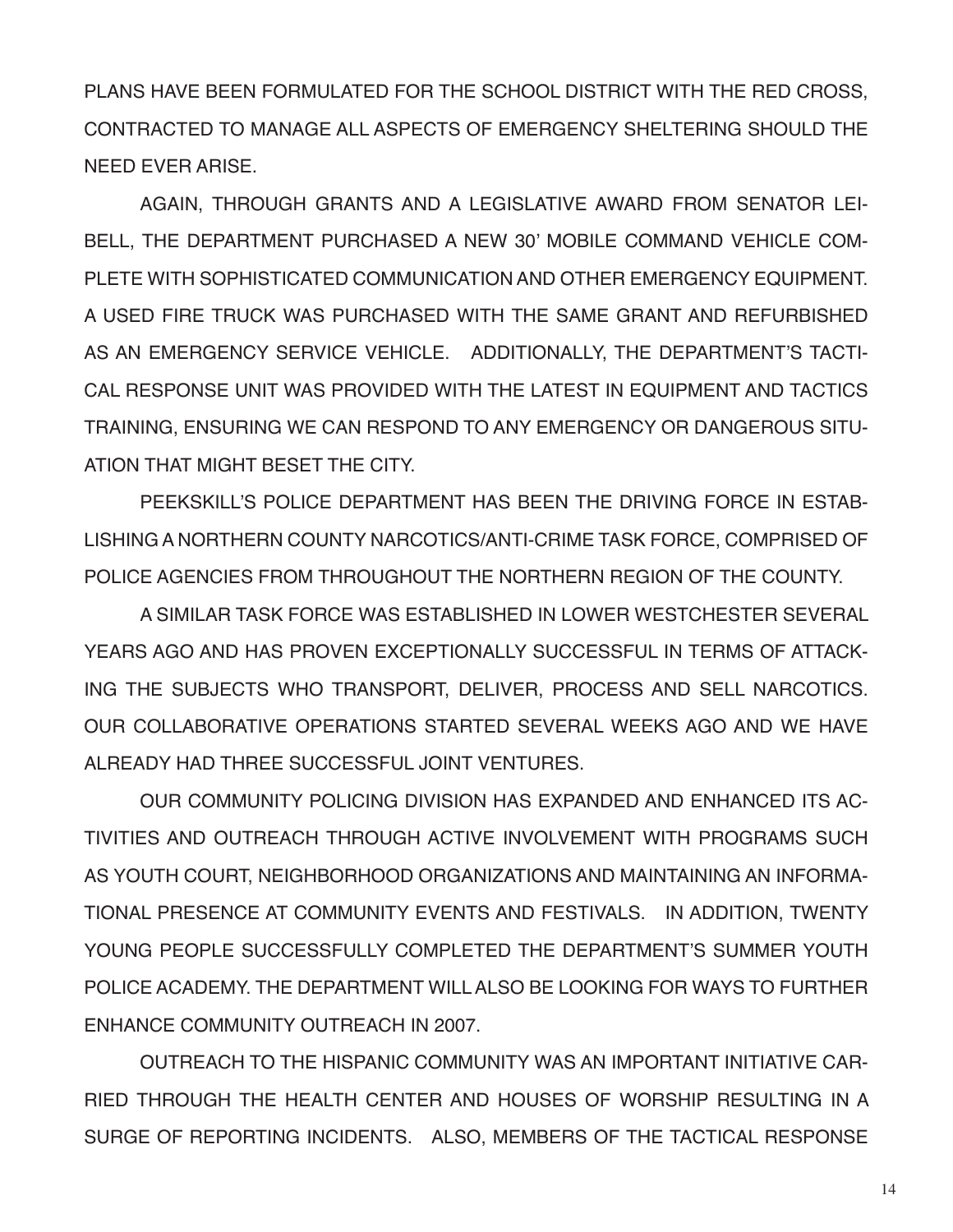UNIT HAVE BEEN TRAINING FOR SCHOOL-RELATED INCIDENTS AND OFFICERS WORK TO DEVELOP POSITIVE RELATIONSHIPS WITH STUDENTS BOTH IN AND OUT OF **SCHOOL** 

BY TAKING A STRONG STAND AGAINST CRIME AND HAVING A DEDICATED AND HIGHLY TRAINED POLICE FORCE, PEEKSKILL IS A SAFE CITY. ACCORDING TO THE DE-PARTMENT OF CRIMINAL JUSTICE STATISTICS, SINCE THE YEAR 2000 TOTAL CRIME IN PEEKSKILL HAD DECREASED BY 41%. THAT IS TWICE AS MUCH AS WESTCHESTER AS A WHOLE. BETWEEN THE YEARS 2003-2005 VIOLENT CRIMES IN WESTCHESTER ACTU-ALLY HAD A SLIGHT INCREASE WHILE IN PEEKSKILL DURING THAT SAME PERIOD THEY DECLINED BY 30%. MOREOVER, PEEKSKILL HAD A BETTER RECORD REDUCING OVER-ALL CRIME FROM 2000 TO 2005 THAN 30 OF THE 48 REPORTING MUNICIPALITIES IN WESTCHESTER. THIS DOES NOT HAPPEN BY ACCIDENT. WE HAVE INSTITUTED STRICT POLICIES TO FIGHT CRIME AND QUALITY OF LIFE ISSUES AND WE MUST THANK CHIEF TUMOLO AND HIS DEPARTMENT FOR TAKING A STRONG STAND AND IMPLEMENTING THE INITIATIVES THAT HAVE MADE PEEKSKILL A SAFE PLACE TO LIVE.

WITH HIGH STANDARDS OF TRAINING AND COMMUNITY COMMITMENT, MEMBERS OF THE PEEKSKILL FIRE DEPARTMENT HAVE ALSO CONTRIBUTED SIGNIFICANTLY TO THE CITY'S PUBLIC SAFETY, RESPONDING TO A LITTLE OVER 3,000 ALARMS IN 2006. THESE INCLUDE FIRES IN STRUCTURES, SMOKE INVESTIGATIONS, BRUSH FIRES, MO-TOR VEHICLE ACCIDENTS, HAZARDOUS CONDITIONS, BASIC LIFE SUPPORT RESPONS-ES AND MORE.

OUR FIRE DEPARTMENT CONTINUES TO PARTNER WITH THE TOWN OF CORT-LANDT IN OUR JOINT PARAMEDIC PROGRAM, WHICH OFFERS PREMIUM ADVANCED LIFE SUPPORT SERVICES TO THE CITIZENS OF BOTH MUNICIPALITIES. PEEKSKILL PARAMEDICS ANSWERED 765 ALS ALARMS IN PEEKSKILL AND ALMOST 1,200 IN CORT-LANDT IN 2006, OUT OF MORE THAN 2,200 ALARMS. CORTLANDT MEDICS ANSWERED 280 IN PEEKSKILL.

FIREFIGHTER PARAMEDICS CONTINUE TO BRING THEIR SUCCESSFUL SENIOR CITIZEN HEALTH CHECK WITH PROFESSIONALISM AND COMPASSION. THE PROGRAM,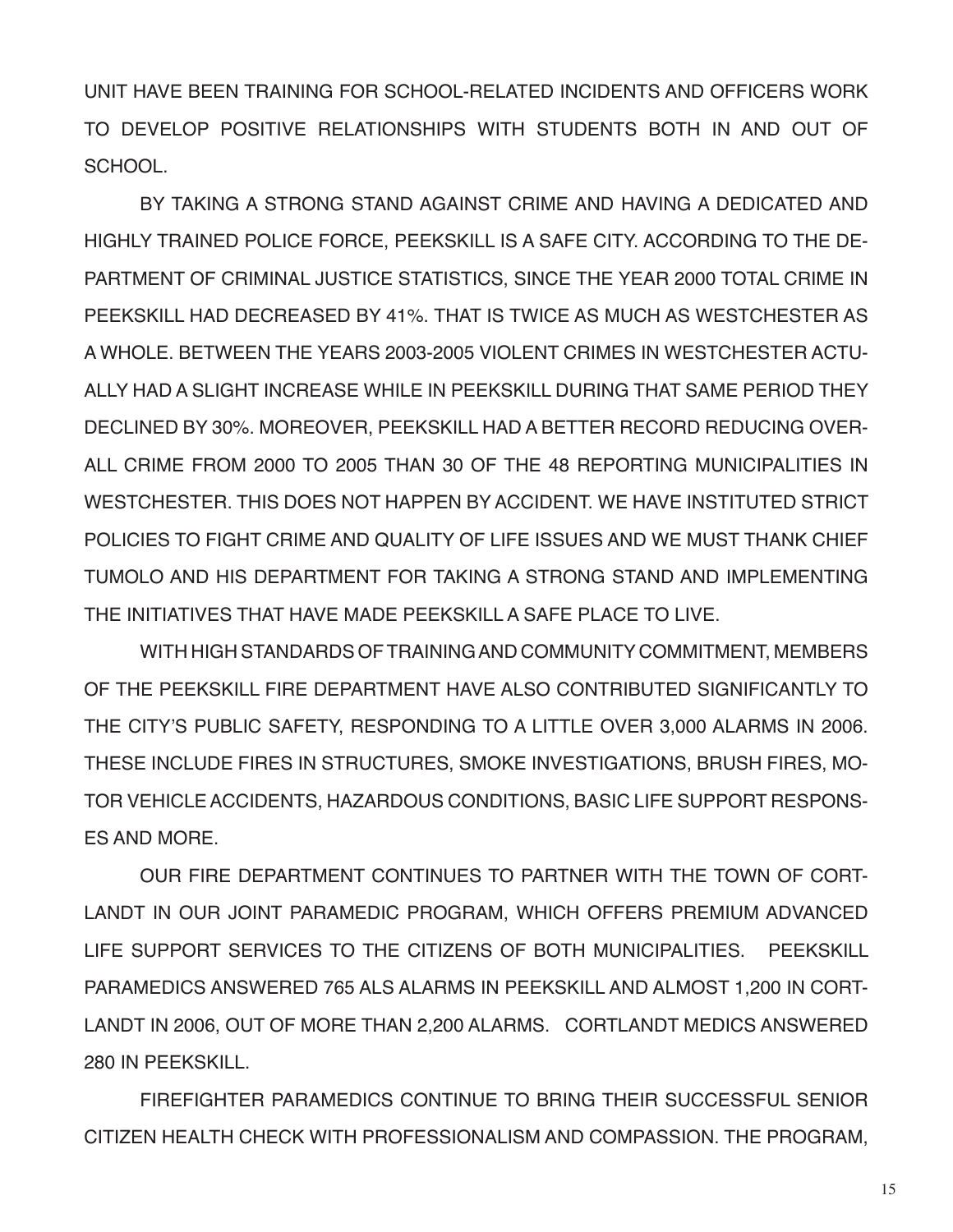WHICH IS CARRIED OUT RIGHT IN THE SENIORS' APARTMENT BUILDINGS, CHECKS BLOOD PRESSURE, PULSE AND BLOOD SUGAR LEVEL AND GIVES OUR OLDER CITI-ZENS SOMEONE CONVENIENTLY AVAILABLE TO TALK TO ABOUT EXISTING MEDICAL CONDITIONS. ALSO, A PROGRAM OF INSTRUCTING CITY EMPLOYEES IN CPR TRAIN-ING BEGAN IN 2006.

 THROUGH EXEMPLARY EDUCATION PROGRAMS AND SERIOUS CODE ENFORCE-MENT, THE DEPARTMENT BRINGS THE IMPORTANT ISSUES OF FIRE PREVENTION TO THE COMMUNITY. CAREER STAFF CONCENTRATES ON INSPECTING PLACES OF PUB-LIC ASSEMBLY FOR FIRE HAZARDS AND WORKS WITH THE BUILDING DEPARTMENT TO UNCOVER AND ELIMINATE UNSAFE LIVING CONDITIONS AND PRACTICES. VOLUN-TEERS CONDUCT FIRE PREVENTION EDUCATION DEMONSTRATIONS AND TALKS WITH VARIOUS COMMUNITY GROUPS THROUGHOUT THE YEAR.

THE DEPARTMENT CONDUCTS REGULAR FITNESS TESTING, WITH A POSITIVE RESULT OF NO SERIOUS INJURIES TO FIREFIGHTERS THIS PAST YEAR. IT ALSO PAR-TICIPATED IN A FULL RANGE OF IN-HOUSE TRAINING SESSIONS AS WELL AS NEW YORK STATE FIRE ACADEMY AND WESTCHESTER COUNTY FIRE TRAINING CENTER PROGRAMS RESULTING IN MEMBERS ACHIEVING STATE CERTIFICATION IN VARIED TECHNICAL FIREFIGHTING AREAS. WE CERTAINLY APPRECIATE THE HIGH LEVEL OF PROFESSIONALISM DEMONSTRATED BY PEEKSKILL'S CONSCIENTIOUS FIREFIGHT-**FRS** 

PEEKSKILL'S FIREFIGHTING AND RESCUE CAPABILITIES WILL BE ENHANCED BY THE ADDITION OF A NEW FIRE RESCUE TRUCK IN 2007. THE DELIVERY OF THE VE-HICLE IS DUE ANY DAY NOW AND WILL BE HOUSED BY THE PEEKSKILL FIRE PATROL. AFTER CLOSE CONSULTATION WITH THE FIRE DEPARTMENT AND THEIR TRUSTEES I WILL RECOMMEND TO THE COMMON COUNCIL THAT WE EMBARK ON AN INITIATIVE TO PLAN FOR A CENTRALIZED FIRE HOUSE THAT WILL COMBINE NO LESS THAT 3 OF THE 6 COMPANIES. NOT ONLY WILL THIS ENSURE A MORE EFFICIENT AND HIGHER QUAL-ITY FIRE DEPARTMENT, IT WILL PROVIDE CONSIDERABLE ECONOMIC SAVINGS FOR THE CITY TAXPAYERS. I LOOK FORWARD TO MOVING AHEAD IN 2007 WITH THE NEWLY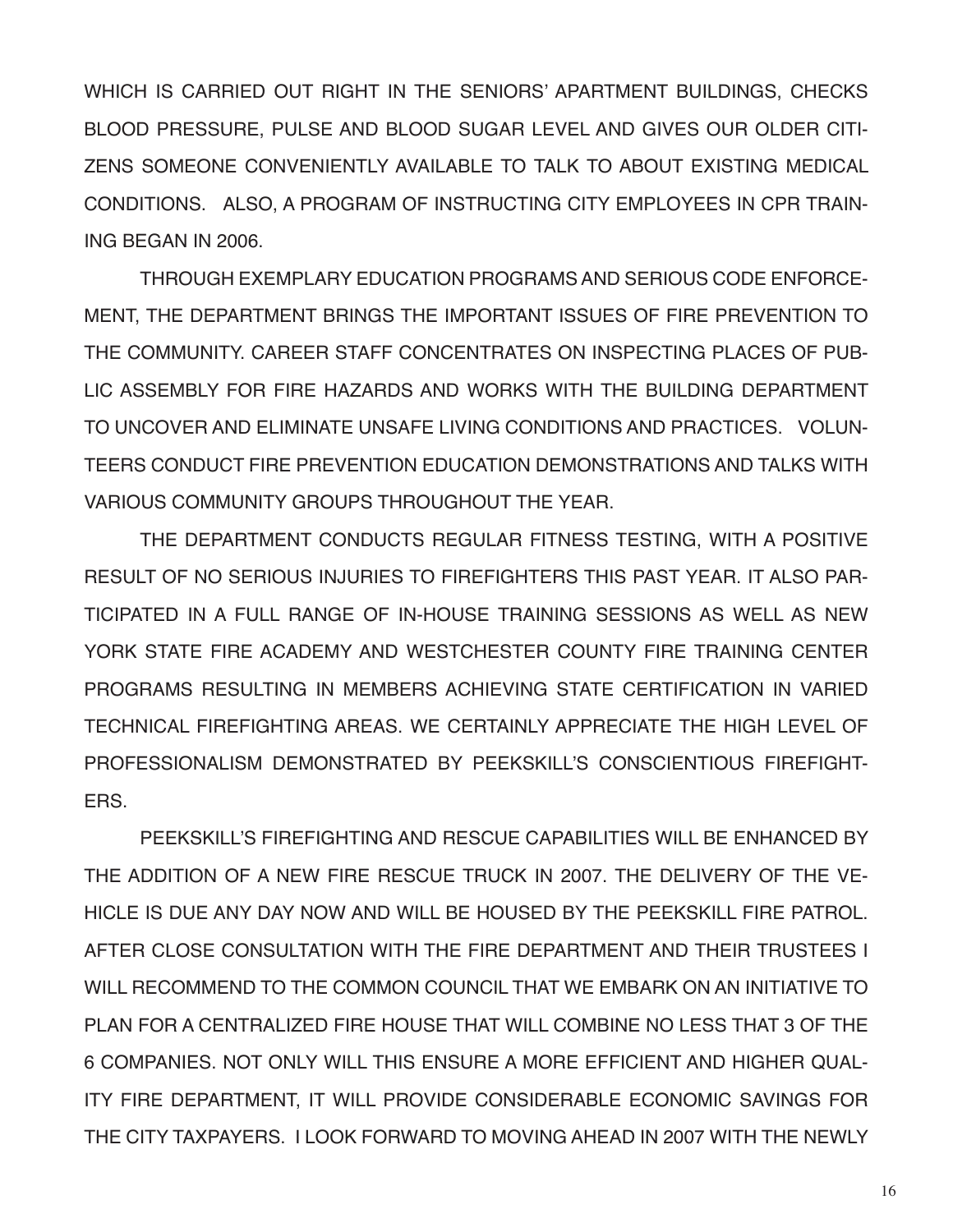ELECTED CHIEFS; FIRE CHIEF JOHN PAPPAS, FIRST ASSISTANT CHIEF LEONARD VA-RELLA AND SECOND ASSISTANT CHIEF ROBERT FIORIO. I WOULD LIKE TO ALSO TAKE THIS OPPORTUNITY TO THANK OUTGOING CHIEF JIM HOWARD FOR HIS OUTSTAND-ING SERVICE TO THIS COMMUNITY AND HIS LEADERSHIP IN BRINGING IMPORTANT INITIATIVES FORWARD THAT WILL HAVE LONG LASTING EFFECTS ON THE HEALTH AND SAFETY OF OUR RESIDENTS.

OUR DEPARTMENT OF HUMAN RESOURCES PROVIDED INTERNAL SUPPORT SERVICES IN 2006 SUCH AS PARTICIPATION IN CONTRACT NEGOTIATIONS, ANALYSIS OF INSURANCE PROPOSALS, PROCESSING OF EMPLOYMENT APPLICATIONS AND COMPENSATION CLAIMS, ARRANGING DRUG/ALCOHOL TESTING AS REQUIRED, CO-ORDINATION OF SENSITIVITY TRAINING FOR ALL CITY EMPLOYEES AND MORE.

OUR CITY CLERK'S OFFICE INTERFACES WITH THE PUBLIC ON A DAILY BASIS AND, THIS PAST YEAR, DEALT WITH 230 FOIL REQUESTS, PROCESSED 250 MARRIAGE LICENSES AND 400 BIRTH CERTIFICATES, ISSUED 550 ANNUAL PARKING PERMITS PLUS 400 MONTHLY PERMITS, 565 DOG LICENSES AND MUCH MORE. COUNTLESS NUM-BERS OF PEOPLE HAVE RECEIVED COURTEOUS TREATMENT AS STAFF RESPONDED TO ALL SORTS OF QUESTIONS.

ADDITIONALLY, THE CLERK'S OFFICE CONDUCTED 4 ELECTIONS -- PRIMARY, GENERAL, FIRE DEPARTMENT AND BID.

NOW, I'D LIKE TO GET BACK TO WHERE I STARTED -- THE CITY'S HEALTHY FINAN-CIAL STATE, WHICH HAS A DIRECT EFFECT ON OUR TAXPAYING CITIZENS. THERE'S NO QUESTION THAT THE MILLION DOLLAR INCREASE IN OUR 2006 ASSESSMENT ROLL EN-ABLED US TO PASS A 2007 BUDGET WITH A 0% TAX INCREASE. THE CITY'S PORTION OF A TAXPAYER'S TOTAL BILL HAS BEEN REDUCED FROM 26% TO 25% -- EVERY POINT COUNTS.

FURTHER, WE WILL BE WORKING TO IMPROVE OUR CITY'S BOND RATING WHICH, IN TURN REDUCES BORROWING COSTS FOR LONG RANGE PROJECTS, AND THUS BRINGS FURTHER SAVINGS TO TAXPAYERS.

OUR AUDITORS, HIGHLY EXPERIENCED IN MUNICIPAL WORK, HAVE HELPED